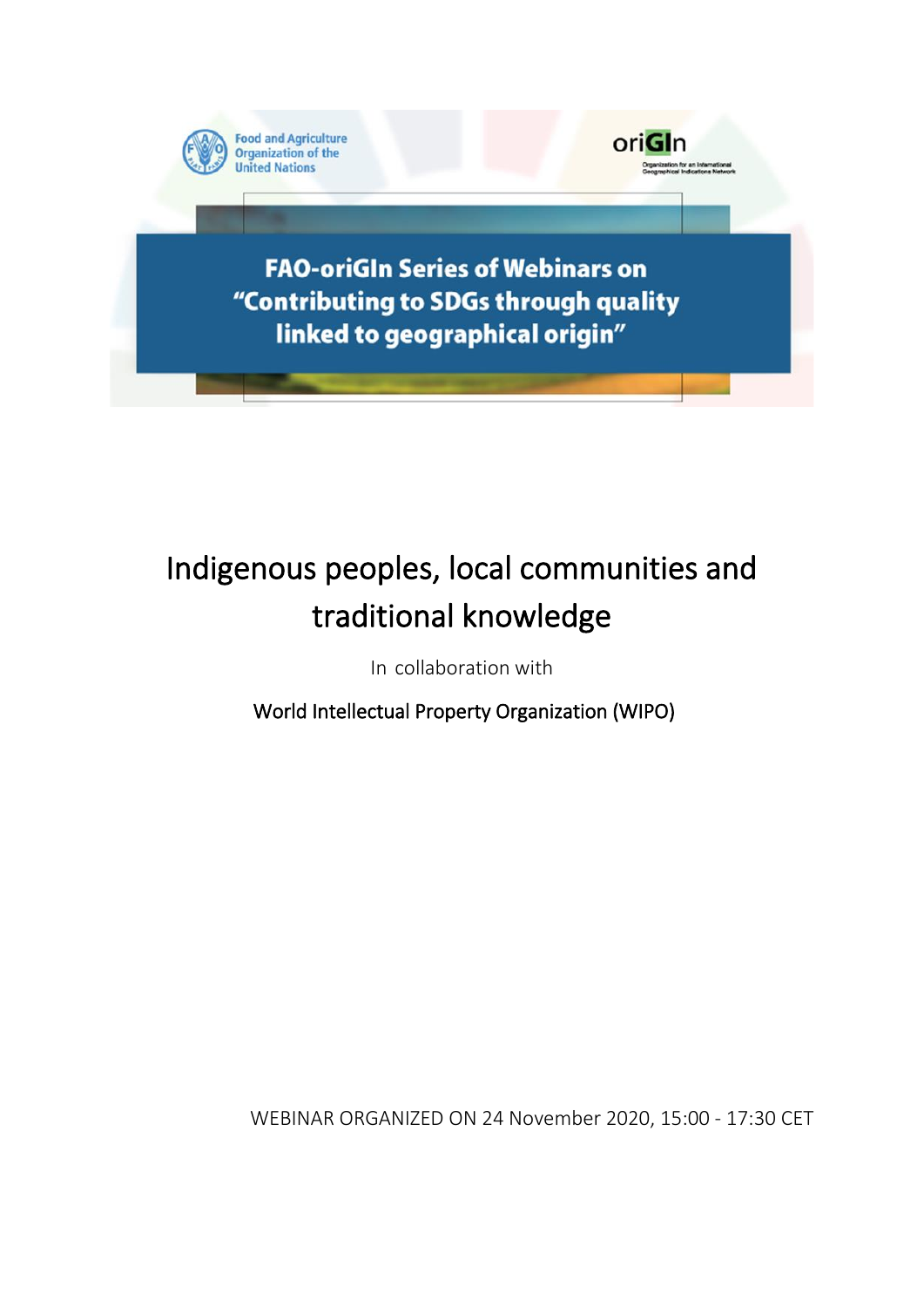## Table of Contents

| Opening Mr. Yon Fernández-de-Larrinoa, Chief of the FAO Indigenous peoples Unit (FAO) and Mr.<br>Wend Wendland, Director, Traditional Knowledge Division, Global Issues Sector, World Intellectual |
|----------------------------------------------------------------------------------------------------------------------------------------------------------------------------------------------------|
|                                                                                                                                                                                                    |
| Using GI to protect promote and preserve TK and TCEs, Ms. Alexandra Grazioli, Director, Lisbon<br>Registry, WIPO and Ms. Daphné Zografos Johnsson, Senior Legal Officer, Traditional Knowledge     |
| GI strategies for Indigenous Peoples, Ms. Gennifer Meldrum, Ms. Anne Brunel, Bioversity/FAO                                                                                                        |
|                                                                                                                                                                                                    |
| Empowering tradition bearers with GI: Examples from India, Ms. Ananya Bhattacharya, Director,                                                                                                      |
| PGI Argane from Morocco, Ms. Fatima Amehri, President of the Argane Oil Association AMIGHA 13                                                                                                      |
| Handicrafts in Colombia, Mr. Alexander Parra Peña, Artesanías de Colombia, Subgerencia Desarrollo                                                                                                  |
|                                                                                                                                                                                                    |
|                                                                                                                                                                                                    |
|                                                                                                                                                                                                    |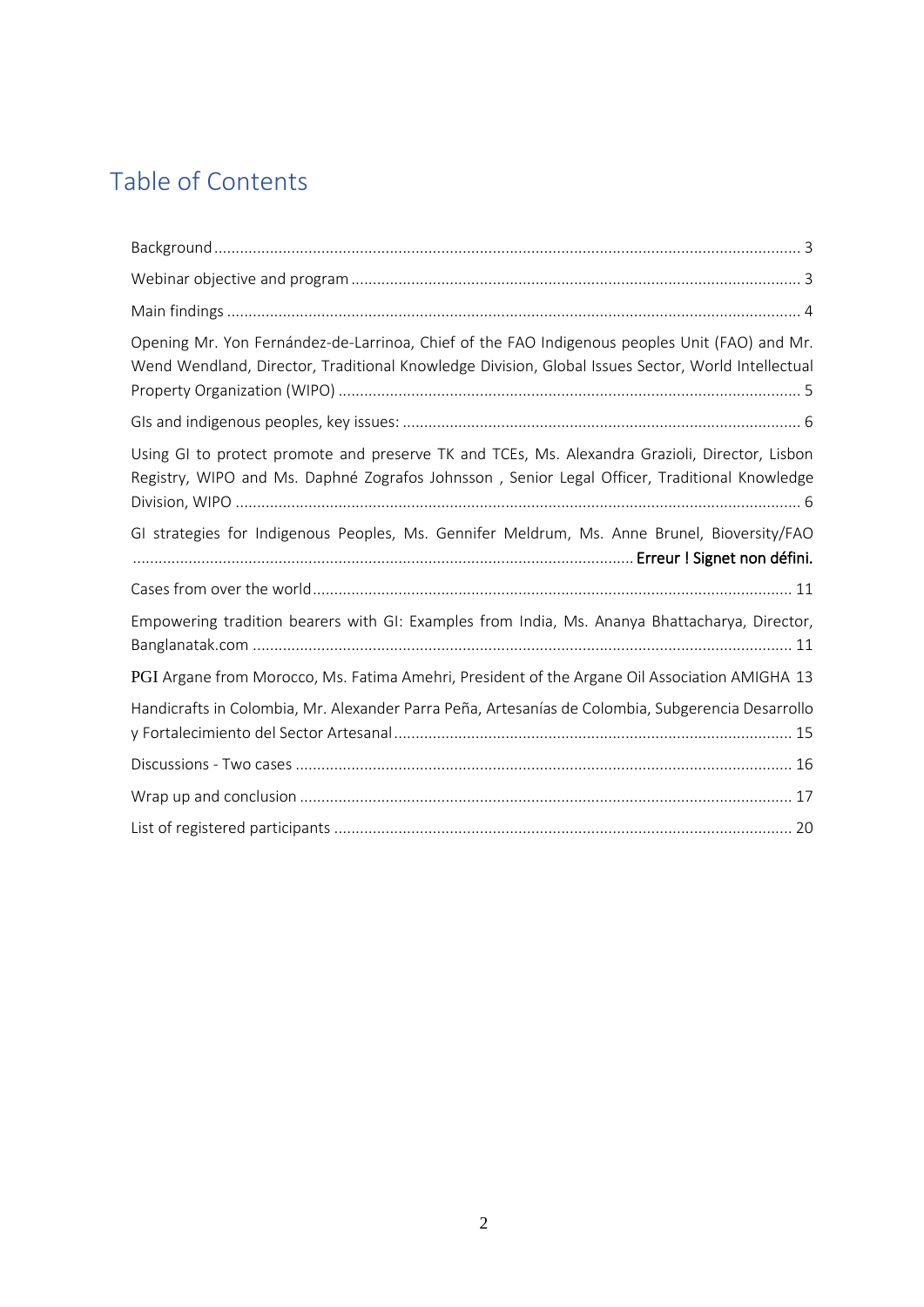## <span id="page-2-0"></span>Background

Starting in 2017, FAO and oriGIn embarked on a project to support Geographical Indications (GIs) to develop their own sustainability strategies, with the aim of understanding the sustainability dynamics at local level and at the same time taking into account markets and regulatory requirements Experts were invited to discuss this topic and the way forward, which provided the ground for the Sustainability Strategy for GIs (SSGI), including a roadmap of 4 basic components: Prioritize, Assess, Improve and Communicate. A task force wasthen established to provide continuous feedback and recommendations for the implementation of SSGI and the tools developed in this framework. After the first tool being developed (a guide and toolkit for producers to identify sustainability topics in their system and to engage in improving them), FAO ad oriGIn are now working on relevant indicators to help GI producers in the next SSGI phase related with assessment.

Quality products that are deeply rooted in a given geographical area play a key role in the economy. They can also contribute to social development and the preservation of local resources. Natural features – as well as tradition and culture, typical of certain geographical environments – have the potential to confer products some unique characteristics and reputation, which are valued on the market. Preserving such resources, traditions and quality through Geographical Indications (GIs) can create value (economic, social an environmental) for producers and consumers.

Keeping in mind that the United Nations Sustainable Development Goals (SDGs) are the point of reference for any strategy towards a more sustainable future, FAO and oriGIn held a series of webinars (October-November 2020) to address how quality linked to geographical origin can contribute to achieve sustainability objectives.

More information about the series of webinars background and objectives @ [https://www.origin](https://www.origin-gi.com/images/stories/PDFs/English/Event/2020_originfao_forum/Sustainability_Forum_Rev_15_October2020.pdf)[gi.com/images/stories/PDFs/English/Event/2020\\_originfao\\_forum/Sustainability\\_Forum\\_Rev\\_15\\_Octo](https://www.origin-gi.com/images/stories/PDFs/English/Event/2020_originfao_forum/Sustainability_Forum_Rev_15_October2020.pdf) [ber2020.pdf](https://www.origin-gi.com/images/stories/PDFs/English/Event/2020_originfao_forum/Sustainability_Forum_Rev_15_October2020.pdf)

[Find out here the series of webinars full calendar and individual programs.](https://www.origin-gi.com/content-page/item/15338-individual-webinars-programs.html)

## <span id="page-2-1"></span>Objective and agenda

Products identified by a geographical indication (GI) are often the result of traditional processes and knowledge carried forward by indigenous peoples and local communities in a particular region, from generation to generation. Geographical indications provide protection that is potentially unlimited in time, they work as collective rights accessible for smallholders, and the product-quality-place link underlying the protection of a GI prohibits the transfer of the indication to producers outside the demarcated region. From this point overview, GI seem adequate for local communities to preserve and promote their origin-linked products and the related traditional knowledge (TK) and traditional cultural expressions (TCEs).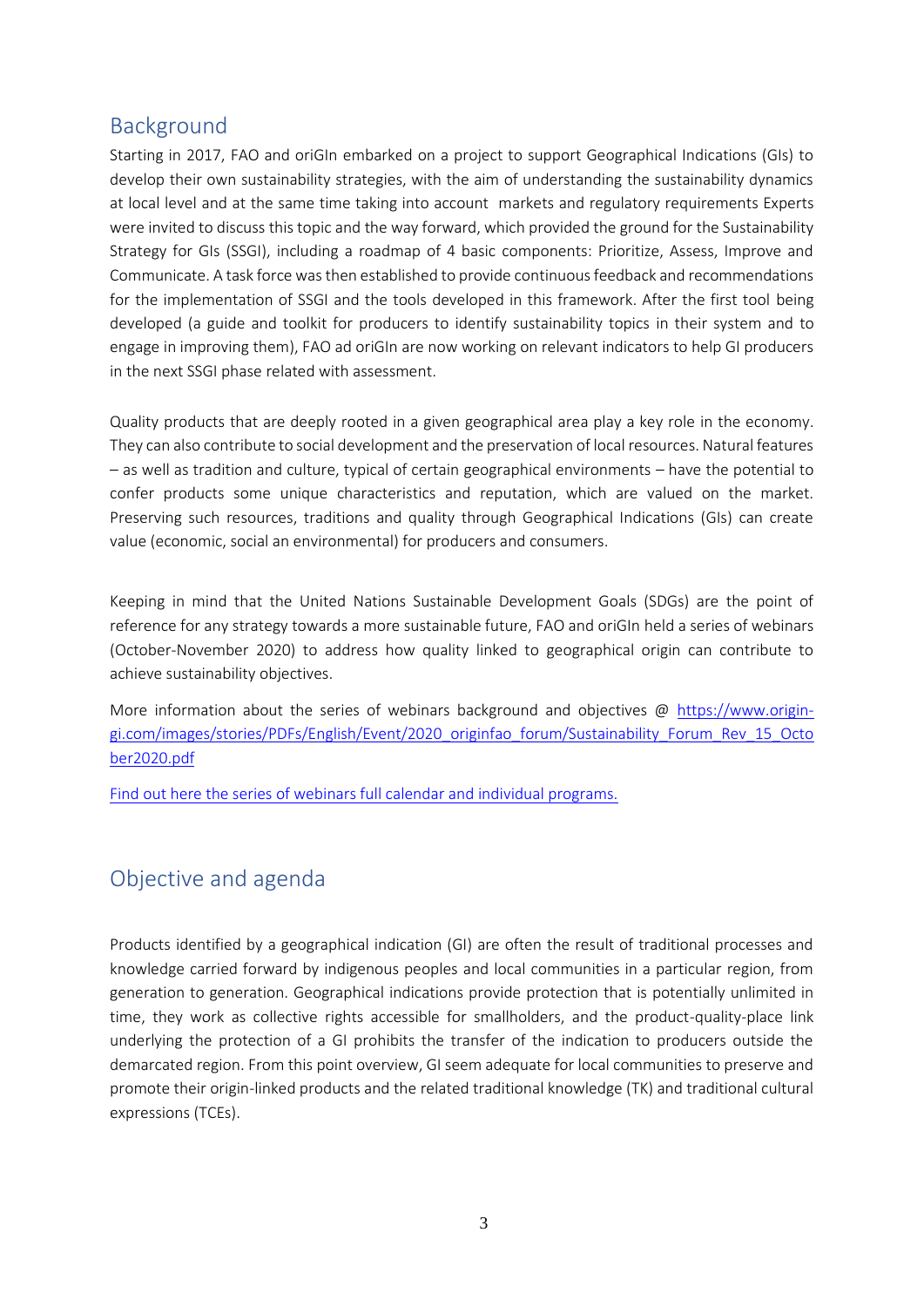This webinar aimed at analyzing the meaning of sustainability in the context of local communities, TK and TCEs, to discuss the advantages and challenges, which artisans and producers may face when considering to obtain protection of a GI for TK or TCEs-based products.

## Agenda:

| 15:00 | Opening: M. Yon Fernández-de-Larrinoa, Chief of the FAO Indigenous peoples Unit,<br>FAO, and Mr. Wend Wendland, Director, Traditional Knowledge Division, Global<br>Issues Sector, World Intellectual Property Organization (WIPO) |
|-------|------------------------------------------------------------------------------------------------------------------------------------------------------------------------------------------------------------------------------------|
| 15:10 | GIs and indigenous peoples, key issues:                                                                                                                                                                                            |
|       | -Using GIs to protect promote and preserve TK and TCEs, Ms. Alexandra Grazioli,<br>Director, Lisbon Registry, WIPO, and Ms. Daphné Zografos Johnsson, Senior Legal<br>Officer, Traditional Knowledge Division, WIPO                |
|       | -GI strategies for Indigenous Peoples, Ms. Gennifer Meldrum, Ms. Anne Brunel,<br>Bioversity/FAO                                                                                                                                    |
| 15:30 | Cases from over the world:                                                                                                                                                                                                         |
|       | -Empowering tradition bearers with GI: Examples from India, Ms. Ananya<br>Bhattacharya, Director, Banglanatak dot com                                                                                                              |
|       | -PGI Argane from Morocco, Ms. Fatima Amehri, President of the Argane Oil<br><b>Association AMIGHA</b>                                                                                                                              |
|       | -Handicrafts in Colombia, Mr. Alexander Parra Peña, Artesanía de Colombia,<br>Subgerencia Desarrollo y Fortalecimiento del Sector Artesanal                                                                                        |
| 16:00 | <b>Discussions</b>                                                                                                                                                                                                                 |
| 17:00 | Wrap up<br>Massimo Vittori, oriGln<br>Emilie Vandecandelaere, FAO                                                                                                                                                                  |
|       | Conclusion: Mr. Yon Fernández-de-Larrinoa, Chief of the FAO Indigenous peoples<br>Unit                                                                                                                                             |
| 17:30 | End of the webinar                                                                                                                                                                                                                 |

## <span id="page-3-0"></span>Main findings

The presentations were very informative and illustrative of key benefits and challenges from GI processes to contribute to the protection of TK and TCEs. Preserving an promoting specific indigenous values and attributes ground in the product through GI processes and labelling represent interesting and fair market opportunities for Indigenous communities, and the cases presented as well as the testimonials provide interesting examples of solutions as well as perspectives. The cases also highlight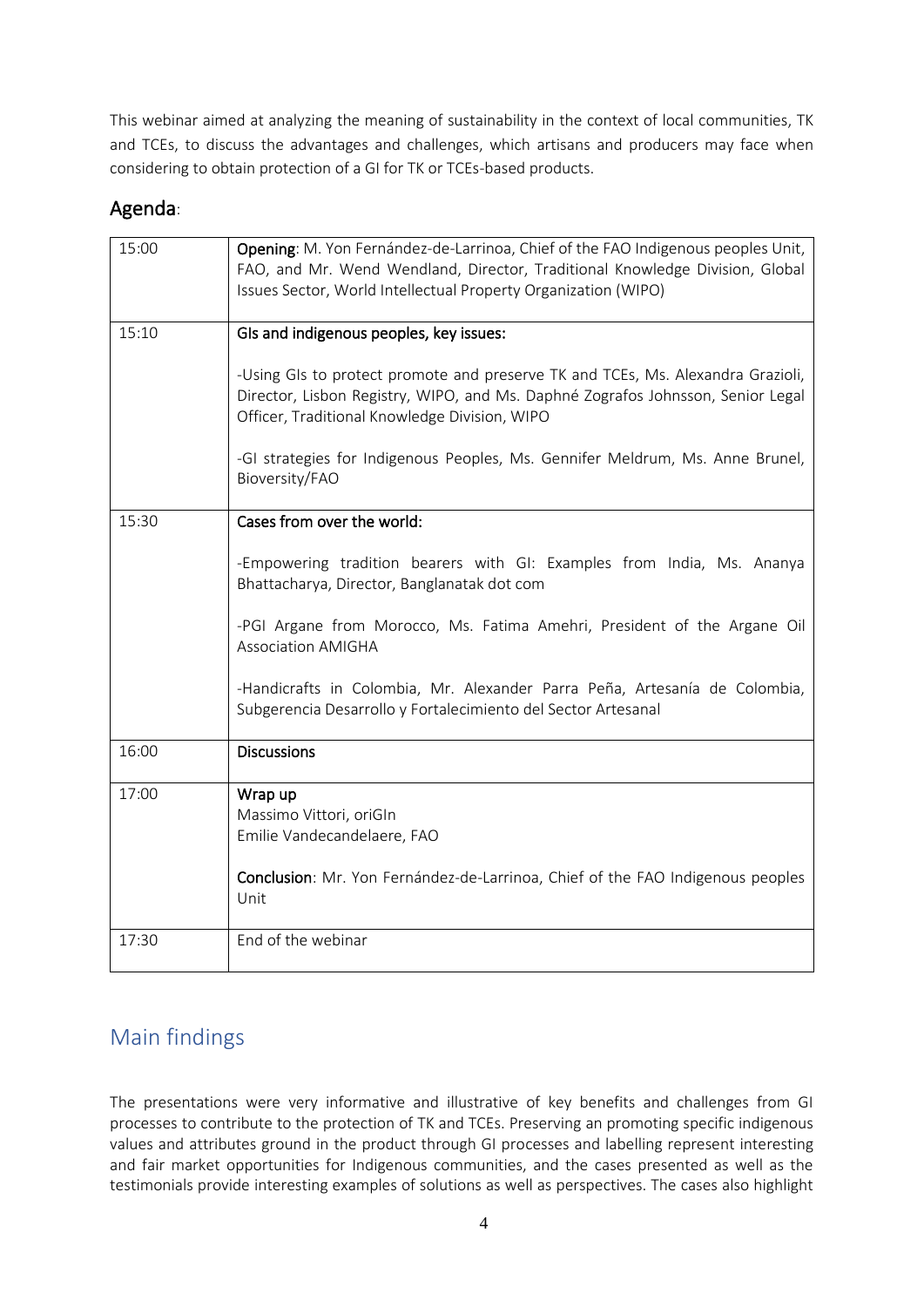the diversity of products, including in the handicraft sectors that present great potentialities and share similar issues than for food products. Two important assets related to GIs and indigenous community emerge strongly from the discussions : the concepts of indigeneity that provide important values and specificity to be preserved thanks to the specifications, and the local governance, that put emphasis on the importance of inclusiveness and the role of local community in leading the GI processes.

The topic has raised important expectations for further work and collaborations in this area among the participants and organizers/partners.

<span id="page-4-0"></span>Opening Mr. Yon Fernández-de-Larrinoa, Chief of the FAO Indigenous peoples Unit (FAO) and Mr. Wend Wendland, Director, Traditional Knowledge Division, Global Issues Sector, World Intellectual Property Organization (WIPO)

#### Yon Fernandez-de-Larrinoa (FAO)

Indigenous peoples and traditional knowledge are particularly important topics, and to jointly organise this webinar with the World Intellectual Property Organisation is particularly interesting. FAO has been collaborating with WIPO for many years on building capacity and providing technical assistance in countries on GIs, especially in Africa. It is now a pleasure to be able to initiate collaborations in the development of knowledge on the topic of sustainability and contributions to the SDGs.

It feels mandatory to eradicate food insecurity in the world. Indigenous peoples represent 6.2% of the global population and represent 19% of the world poorest population. However, they also represent a wealth to contribute to sustainable food systems and healthy diets and they are guardians of 80% of the world's remaining biodiversity, guardians of sustainable traditional food systems and of important cultural and spiritual values to take care of our planet (i.e. FAO publication on [Indigenous Peoples Food](http://www.fao.org/3/i0370e/i0370e00.htm)  [system\)](http://www.fao.org/3/i0370e/i0370e00.htm), especially from cultural, diversity and environmental, nutritional and health perspective. This explains the special attention provided by FAO to indigenous peoples (i.e. recent launch of th[e Global-](http://www.fao.org/indigenous-peoples/global-hub/en/)[Hub on Indigenous People's Food Systems](http://www.fao.org/indigenous-peoples/global-hub/en/) at the Technical Committee on Agriculture).

When talking about biodiversity, cultural values and traditions, GIs emerge naturally as a potential tool to benefit indigenous peoples. This is the objective of today's webinar: "*How can GIs contribute to preserve and promote indigenous peoples traditional knowledge?*"; not only linked to their food but also any product they can produce thanks to their specific environmental and traditional knowledge.

This topic also provides an additional interest from a legal point of view and on this point, we will see and discuss how GIs, which primarily protect a name linked to the origin, can contribute to preserve traditions.

Since 2007 the FAO implemented a specific approach to support member countries in developing GIs, stressing their potential for sustainable development and sustainable food systems. The development of a coherent GI sustainability strategy at local and global levels is a natural evolution of this vision to enhance the contribution of GIsto the 2030 agenda and the SDGs. Since 2017 FAO is working with oriGIn to support GI stakeholders and their associations interested in developing their own sustainability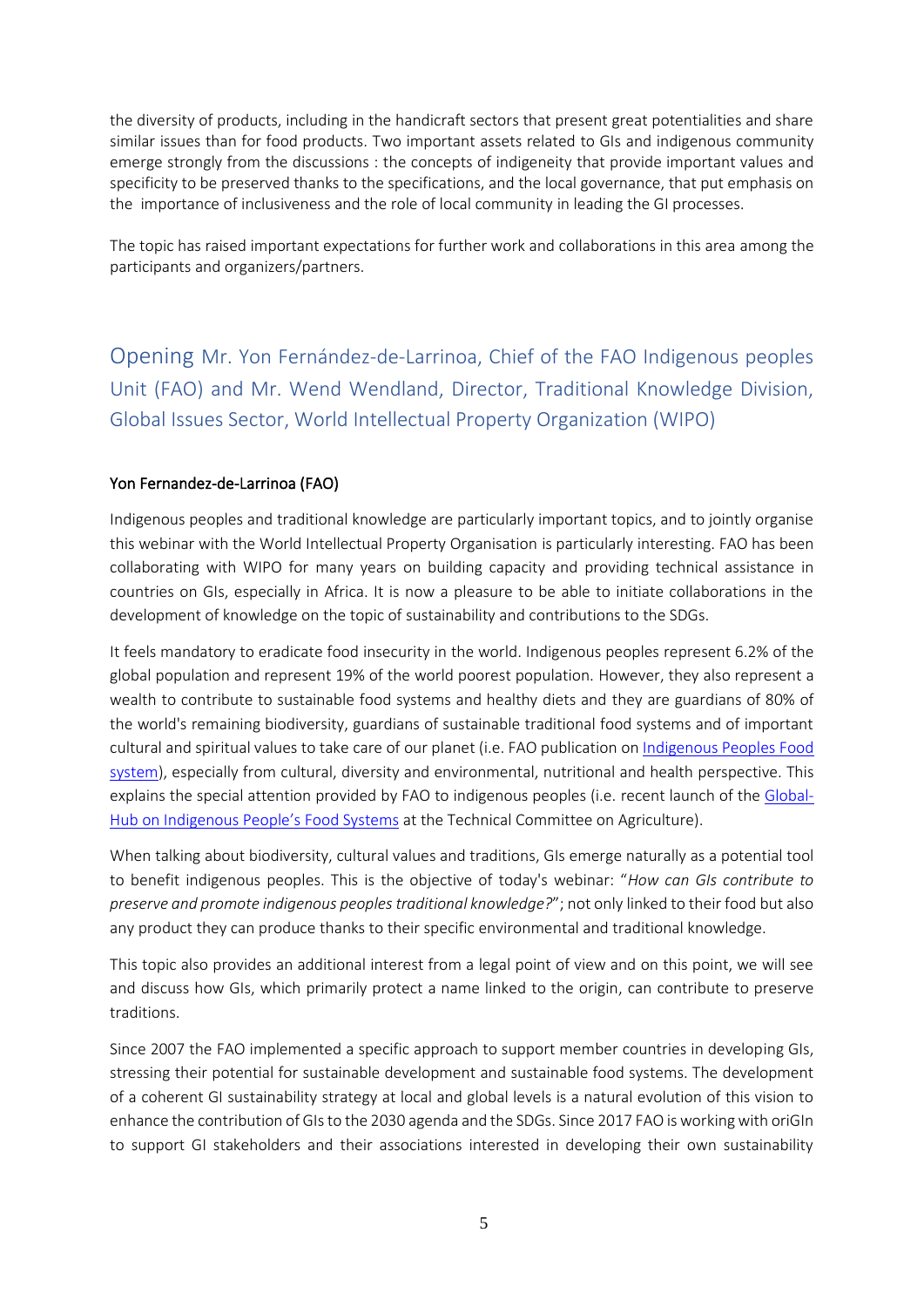strategies. A key step of this collaboration was the development and adoption by oriGIn members of the sustainability strategy for geographical indications in October 2017.

Thanks to this webinar, contributors, speakers and participants will bring their knowledge and experiences to develop together this particularly interesting topic and encourage a fruitful discussions. I hope we will develop further collaborations and synergies in this area.

#### Wend Wendland, WIPO

WIPO is delighted to be partnering in this event with the FAO and oriGIn. We have a very experienced and knowledgeable panel. This work is about tangible benefits, about economic development, empowering people and will contribute to several of the SDGs so you can count on WIPO's support and we look forward to continuing to partner both with oriGIn and the FAO.

## <span id="page-5-0"></span>GIs and indigenous peoples, key issues:

<span id="page-5-1"></span>Using GI to protect promote and preserve TK and TCEs, Ms. Alexandra Grazioli, Director, Lisbon Registry, WIPO, and Ms. Daphné Zografos Johnsson, Senior Legal Officer, Traditional Knowledge Division, WIPO

#### Ms. Daphné Zografos Johnsson, Senior legal officer, WIPO

Over the past years, we are hearing a lot more about GIs as they have been an interesting tool to protect TK and TCEs.

- Traditional cultural expressions can be described as the various forms in which traditional knowledge and diverse cultures of indigenous peoples and local communities are expressed. (i.e. songs, performances, handicrafts, art, designs, architectures, motives…). Some of these can result in handicrafts that would need to be promoted through the right tools, in the context of indigenous entrepreneurship for instance.
- Traditional knowledge results from intellectual activity that takes place in a traditional context (know-how skills, innovations, practises and learnings), but it is not limited to specific technical field, and peoples and local communities can perform traditional knowledge in relation to a number of different fields (knowledge about how to use specific genetic resources, resources management, traditional knowledge related to production techniques and protocols…). Here we can see a link up with geographical indications.

What is important to keep in mind, when using IP tools to promote and preserve traditional knowledge and traditional culture expressions, are the specific characteristics of these types of subject matter:

- TK and TCEs are handed down from generation to generation, so there is the element of time but that does not mean that they are stuck in the past (TK and TCEs are constantly evolving, developing and being recreated within communities) ;
- TK and TCEs reflect a community's cultural and social identity.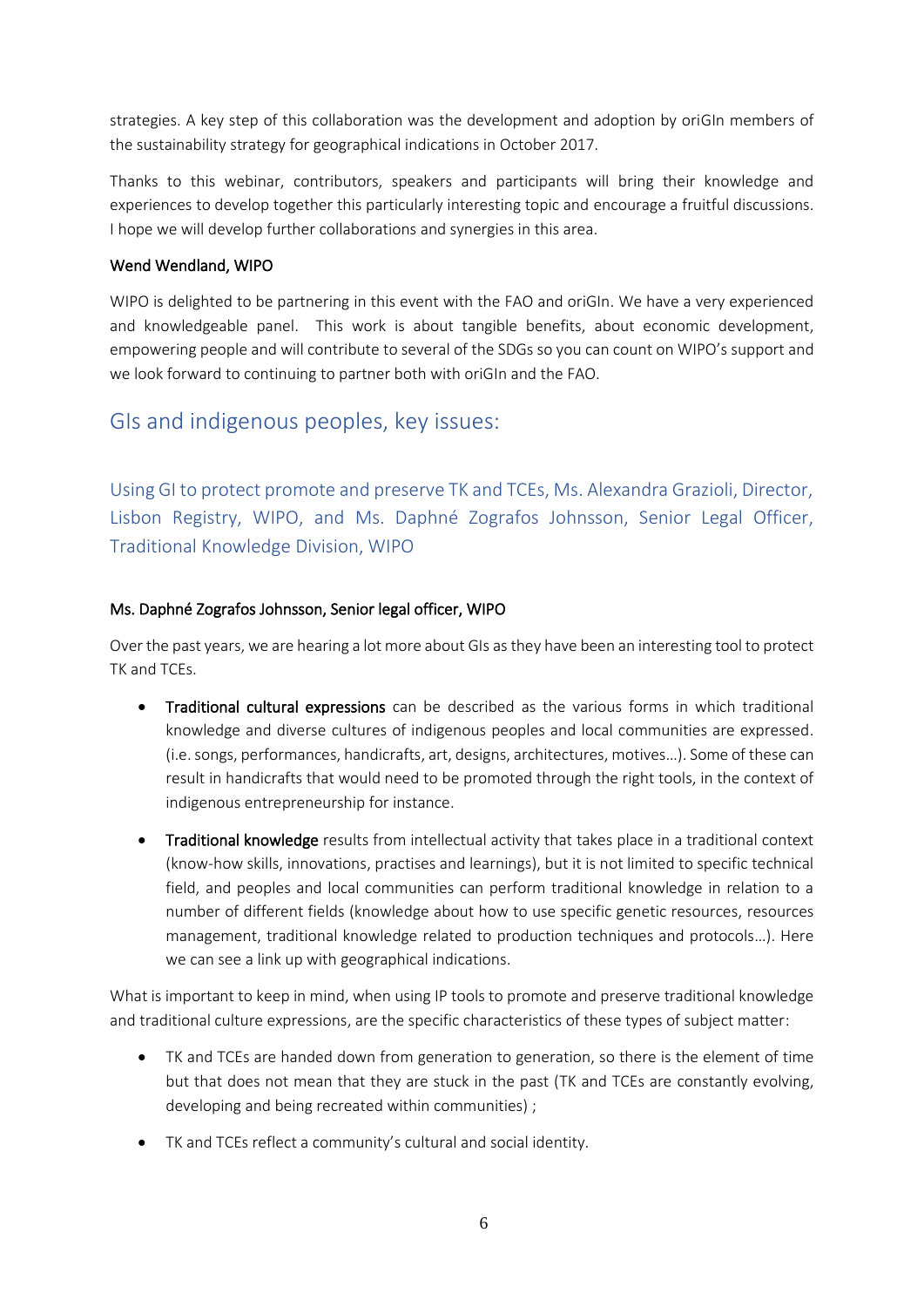- There are communal elements to TK and TCEs and some types of IP tools that may be more appropriate than others to protect them. Cf. here again the possible link with GIs;
- TK and TCEs are often made by authors unknown and are regarded as "belonging" to a community under customary laws.

Because of these specific characteristics, TK and TCEs cannot always be fully protected by the existing IP system due to inadequacies of the system. For example, in order to be protected by copyright, a work needs to have an identifiable author and be fixed in a material form. This is not always the case for TCEs.

In the context of indigenous entrepreneurship initiatives, WIPO provides assistance to indigenous peoples and local communities to make strategic and effective use of intellectual property tools in their businesses.

Different IP options are possible to help communities distinguish their goods in the marketplace. They include, for example, trademarks, collective or certification marks and geographical indications. For a community it will be important to make an informed and strategic decision about what are the better IP tools to help promote their products given their specific circumstances, as some of them may lend themselves particularly well because of the collective angle (i.e. collective and certification marks and GIs).

The WIPO Indigenous Entrepreneurship Program assists indigenous peoples and local communities to make strategic and effective use of IP tools in their businesses by training and mentoring programmes for indigenous entrepreneurs; and providing them with several information resources and some guidance. Such resources include the practical guide Protect and Promote Your Culture – A Practical Guide to Intellectual Property for Indigenous Peoples and Local Communities.

Another relevant program is the Advanced International Training Programme on Intellectual Property and Genetic Resources in Support of Innovation, which is conducted in partnership with the Swedish IP office. Its objective is to build capacity in IP in the field of genetic resources and TK in support of innovation and particularly to provide information and training on how IP can contribute to a number of areas, including public health, climate change innovations, support rural development and empower small businesses.

#### Ms. Alexandra Grazioli, Director of the Lisbon Registry, WIPO

What is interesting with GIs, compared to other IP rights, is that GIs are the only IP right incorporating in its definition the link between a product – or more precisely its quality, characteristic or reputation – and a very specific production area – including both natural and/or human factors (traditional knowhow) – which gives the products its specific characteristics. The geographical name used to identify GIproducts make them more distinguishable and contribute to their reputation on the markets. In this sense, GIs are a very interesting marketing tool for local communities, as they are a collective right that can be used by those communities to promote their traditional knowledge which is in a way incorporated in the GI-product. In fact, in the product specifications which is often a document requested in the application to obtain GI protection, it appears that the characteristic and specificity of the product are often related to a traditional know-how of the local producers. This means that GIs can be used as a tool to valorise and preserve traditional knowledge. Likewise, GI can also valorise very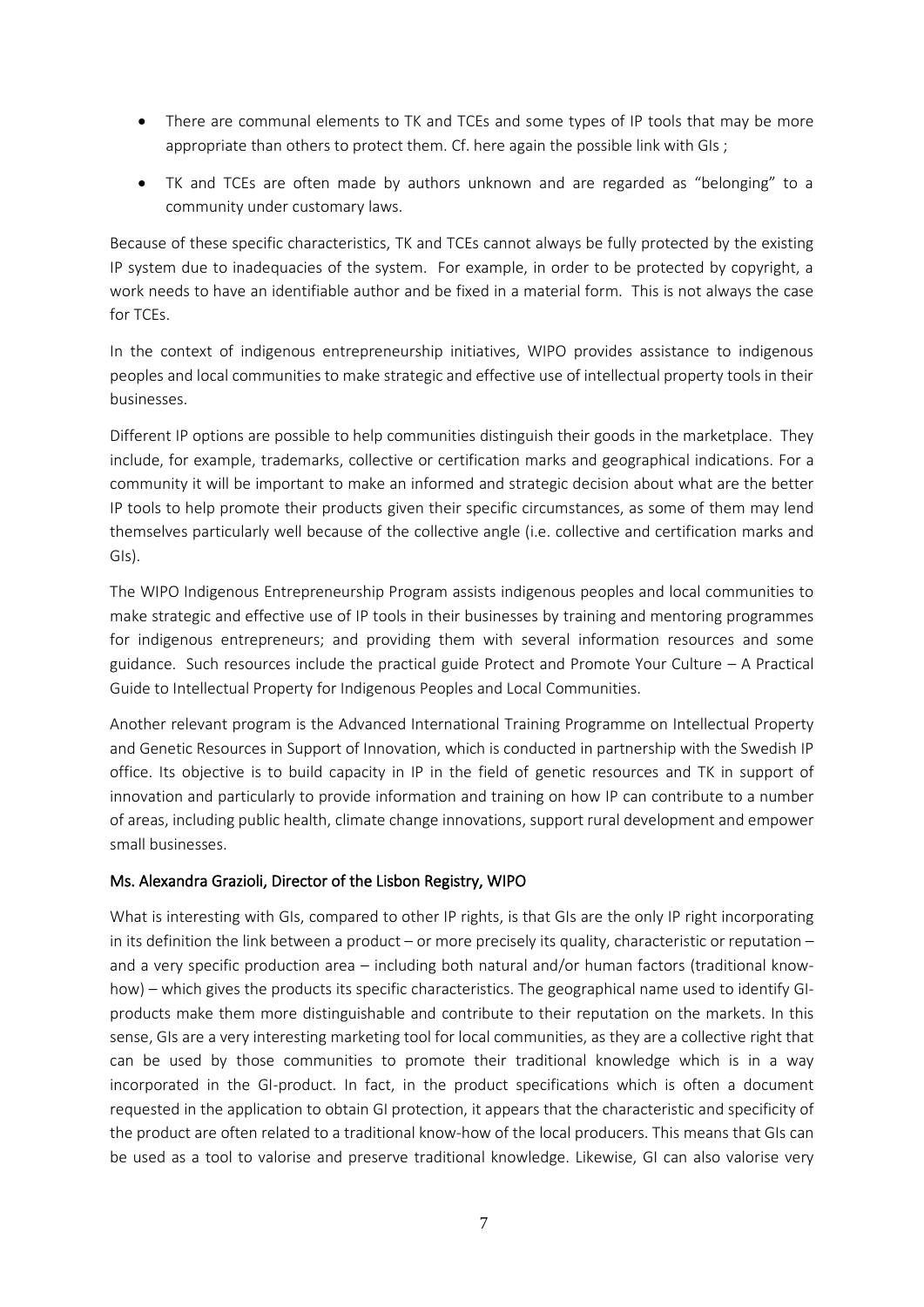specific genetic resources, which is also a way to promote and preserve biodiversity. GIs have economic and social benefits and can contribute to sustainability strategies.

#### From a legal point of view

It is important to mention that when local communities are interested in obtaining protection for their GI in a specific country, they need to be informed about the national GI protection system. Nowadays, most countries have established a specific legal system to recognise and protect GIs (*sui generis*), while others use the trademark system, in particular collective and certification marks.

WIPO is administering international registrations systems that cover both legal traditions: the Lisbon System for appellations of origin and GIs and the Madrid System for trademarks. The WIPO international registrations systems are particularly interesting as they allow GI producers from countries members of those systems to obtain protection in various countries through a single registration at WIPO.

Over the past years, WIPO has launched some projects– for some of them in collaboration with FAO to assist local communities interested in protecting their GIs and helps them to bring their products on the markets; successful commercialization of the GI-product is a strong component of those projects.

[Click here for the full presentation.](https://www.origin-gi.com/images/stories/PDFs/English/PPT/oriGIn-FAO_Series_of_webinars_2020-PPT/WIPO_TK-TCE-GIs_Nov-2020.pdf)

GI strategies for Indigenous Peoples, Ms. Gennifer Meldrum, Ms. Anne Brunel, Bioversity International/FAO

#### Issues

Indigenous peoples are disproportionally represented among the extreme poor and there is evidence that market integration affects indigenous peoples' food systems negatively, as:

- The food systems of indigenous peoples are much more based on meeting local needs from food generation, rather than on food production within a commercial food system. Their food systems are usually based on hunting, gathering fishing activities, and other biodiverse practices that follow the seasonality of the ecosystem, usually with low inputs (energy, nutrients, etc.) from outside of their territories;
- Indigenous peoples' values may conflict with the values carried by the market economy: they are embodied in TK, culture, spirituality, cosmogony, and the foods carry many dimensions: nutritional, medical, social, and emotional. They have a different perspective on the food chain that is biocentric as opposed to anthropocentric.

#### The opportunities

There is an increasing demand worldwide for more nutritious and quality food, which is produced in line with values of respect for the environment and people's livelihoods and well-being. In 2017, FAO and Bioversity International signed an agreement to realize a study on a labelling and certification schemes for indigenous peoples' foods. This study follows a recommendation that indigenous peoples representatives made to FAO in 2015.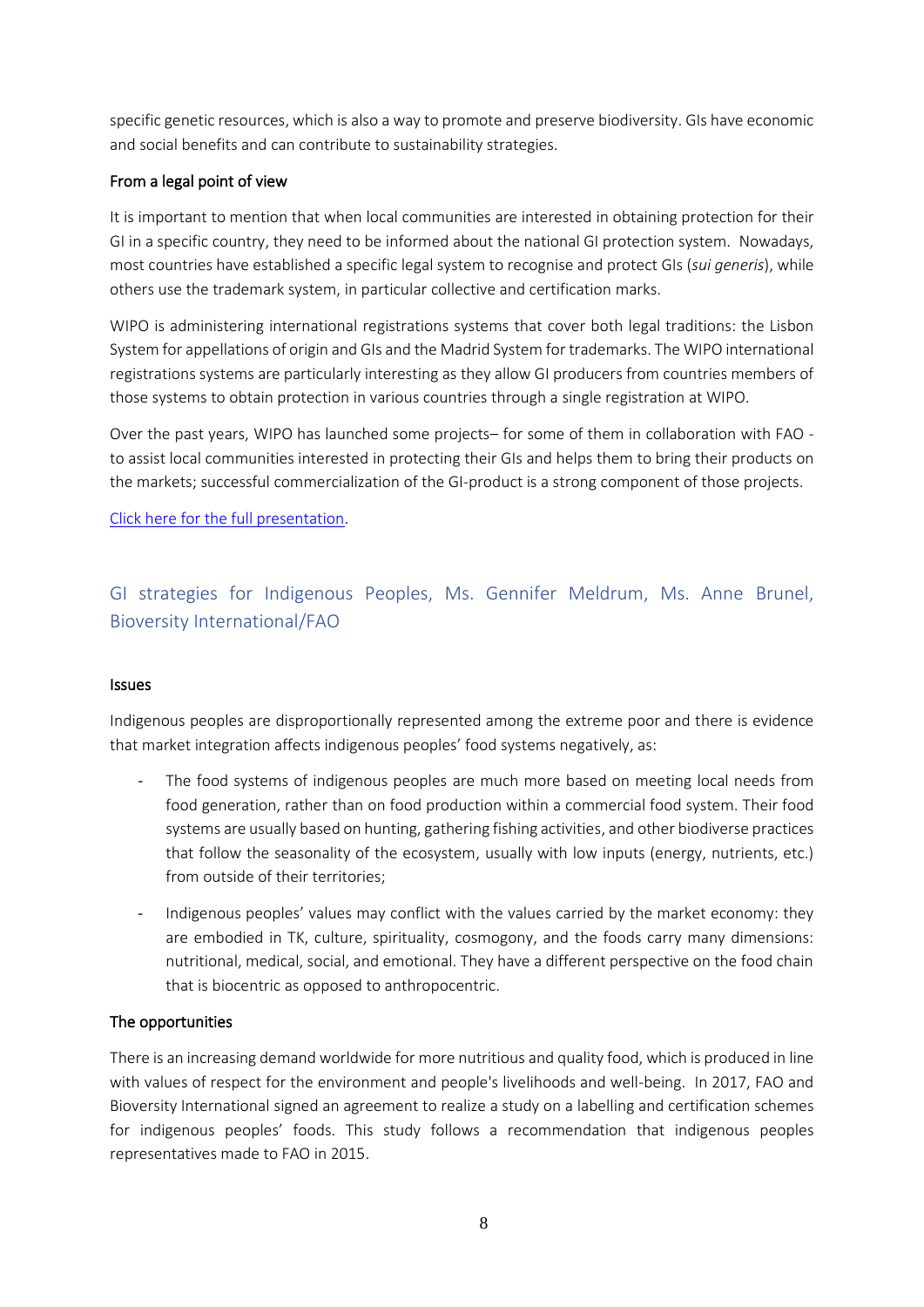Objective: to explore the role of labelling and certification in creating favourable economic conditions for exchange of biocultural products in respect of indigenous values, cultures and identity.

2 main questions:

- How to facilitate indigenous peoples' access to the market and how to ensure that indigenous peoples create added value out of it, without losing the cultural and environmental dimension of the system?
- What are the values indigenous peoples want to share and how are they protected?

#### Some insights from the review carried out.

The research involved a desk study that was initiated in 2018 with guidance from a technical committee from FAO and Bioversity international.

- The first step in the study involved a review of existing marketing initiatives that were directed by and involving indigenous peoples. The initial survey identified 64 potential cases from which we selected 12 to look at in closer detail.
- The cases were developed from literature review and interviews with stakeholders and there was an analysis of the benefits derived in terms of income generation, cultural, cosmogonic, environmental and social aspects, also aiming at identifying disenabling and enabling factors for the protection and promotion of indigenous values in the exchange of biocultural products.

#### Some insights that came from across the review

Based on the selection criteria for this study all the schemes reviewed were upholding some cultural practises, norms, or values of indigenous peoples. Most of the cases involved marketing traditional foods that had strong roles in indigenous culinary practises and cosmogony.

- In several cases the use of these foods and their associated practises were declining, and these foods were given a renewed importance through the marketing scheme;
- The preservation and exchange of traditional knowledge was notable in several of the schemes and especially through the process of developing this standard;
- The use of local language for documenting the standards supported the preservation and sharing of TK. This practice also served as a form of protection for the IP as the information was not so accessible to outsiders;
- The cases of GIs that were reviewed revealed this tool can support the differentiation of quality products from indigenous territories.

In the case of T'nalak Tau Sebu, TTS: the collective trademark that was awarded to the group of women weavers prevented other producers from selling similar or imitation cloth under the same name (i.e. traceability of the products).

- Evidence of how much income was generated in these cases was not always available, in some cases the information is not yet available because they are quite new initiatives. In others cases the fact that GIs have operated for a considerable amount of time, which is suggestive of a certain economic viability.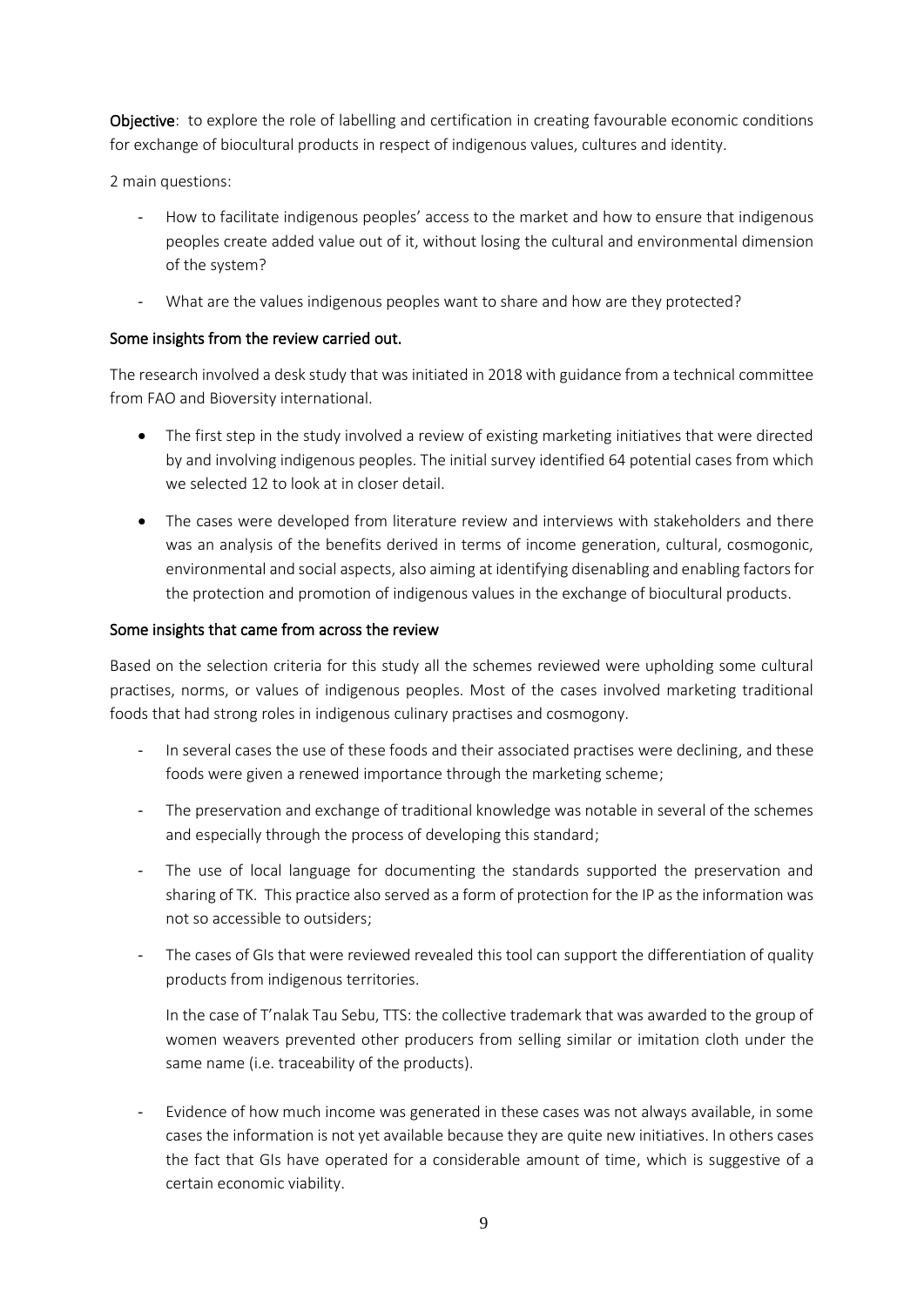All the cases reviewed had objectives going beyond profit such as to promote indigenous foods in the local area and the community food system. These social and community benefits of the initiative carried an important weight in terms of the merits of the initiative; but having enough income to keep things running is important. In some cases, the result of the process was unsuccessful and did not continue in the long run mainly because of a lack of market linkage and sufficient income being generated.

The key lesson that we can emphasise from the review is the importance of indigenous leadership for the success of these marketing schemes that aims to encourage continuity of indigenous values. Involvement of indigenous producers into finding the standards and marketing strategy themselves:

- allows for greater balance of power along the whole value chain;
- provides a better scope for communities to negotiate sufficient benefits from their production;
- enables the identification of products, the developing of the marketing narrative and the commercialization strategy in alignment with the unique indigenous values of the community;
- also helps to avoid potential violations of indigenous values and social conflict.

While an indigenous led initiative process is vital to success, we also saw that the participation of other stakeholders is helpful to address the complexity of technical and legal requirements and to facilitate market linkage. Stakeholders such as NGOs and research organisations can play important roles in providing technical support, capacity building of indigenous peoples' institutions to lead and carry forward the initiatives independently, and to raise awareness among indigenous communities and consumers about the unique values of the products and how the market activities can harmonise with environmental and social sustainability.

The role of governments is important in fostering an enabling environment. The economic struggle of indigenous peoples is not independent from trade and agricultural development policy (i.e. several initiatives were clearly positioned as a resistance to the neoliberal free trade policies that are threatening and undermining indigenous economies). Most clearly the recognition of indigenous peoples' rights to their territories and their inclusion in decision-making regarding territorial and economic development was a foundation for successful initiatives.

The upcoming publication by FAO and Bioversity International entitled "Labelling and certification schemes for indigenous peoples' foods: Protecting and promoting indigenous peoples' values" aims to contribute to discussion, exchange and awareness raising to enable indigenous peoples to be innovators of sustainable markets in favour of their wellbeing, biodiversity and nutritional security.

[Click here for the full presentation.](file:///C:/Users/emili/Documents/Documents/Documents/2-ESN-ESN-ESN-ESN/GI%20SUSTAINABILITY/GENEVA2020-biannual%20conference/reports/FAO_Presentation_GI_and_Indigenous_Peoples_Nov24_1)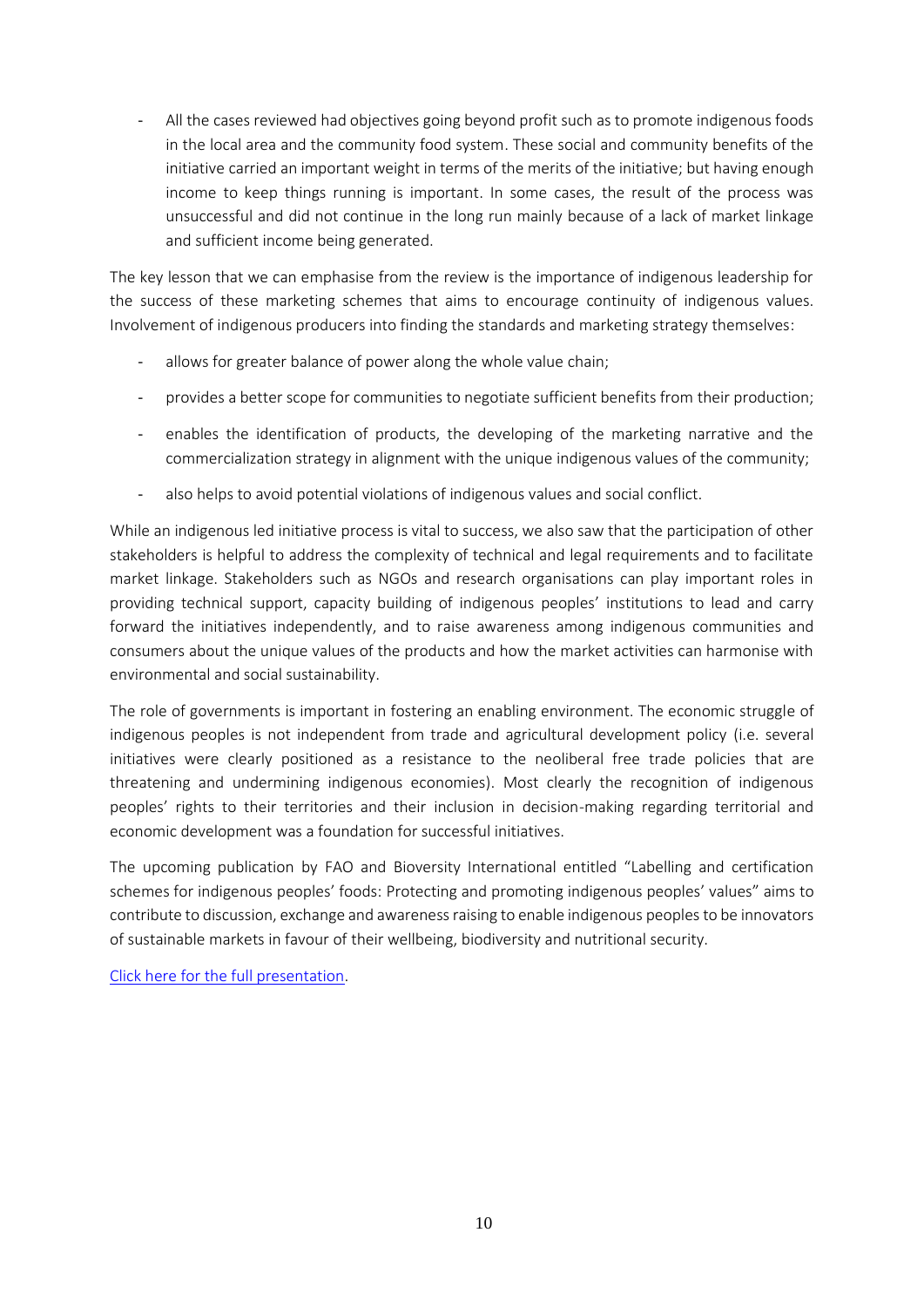## <span id="page-10-0"></span>Cases from over the world

## <span id="page-10-1"></span>Empowering tradition bearers with GI: Examples from India, Ms. Ananya Bhattacharya, Director, Banglanatak.com

Art for Life initiative of banglanatak dot com brings together the village, the artists, and their art. The objective is to strengthen the skill transmission, foster direct market linkage, empower the artists with the skills for innovation, and to work at the community level and develop the villages as hubs for cultural tourism as well as heritage education.

Art for Life work has been developed in three states of India, West Bengal, Bihar and Rajasthan. It has led to revival and revitalization of more than 30 traditional cultural expressions which includes both crafts and performing traditions and benefited more than 20,000 artists.

The premise of GI and philosophy of our work Art for life is kind of connected because GI also connects the tradition bearers and the territories. In 2017 we started working with the state government in West Bengal and the communities for registration of Geographical Indications.

Inclusivity is key point in these processes because to build the system of a GI, collective ownership is fundamental, and the community need to have control. We worked with five craft traditions and artist clusters or collectives which have been formed applied for the GI. These five altogether cover around 6,000 artists of which 60% are women.

The following are examples from two interesting traditions which have a strong performing element:

• Chau dance: It is inscribed in the UNESCO representative list of Heritage of Humanity. This dance is specific to the indigenous people in eastern India and one variation of it is Purulia Chau where the dancers wear huge ornate Chau Masks which got registered with GI. Chau Mask of Purulia was registered in 2018, covering products in class 27 (handicrafts – masks). Patachitra: Artists paint stories from mythology, from epics in long scrolls and they sing them. The biggest cluster of these artists live in a village Naya where there are 82 families actively pursuing Patachitra as their livelihood. Today this tradition is thriving and it contributed to women empowerment. Patachitra is a storytelling tradition in different parts of Bengal and the tradition bearers are part of different ethnic and religious communities and the GI specification was able to cover all the variations and the distinctions in the different areas and communities. In 2018 the community organization Chitrataru registered a geographical indication for 'Bengal Patachitra' as a handicraft in classes 16 (painting) and 24 (textiles).

#### GIs & Environment

GIs also consider and contribute to environmental sustainability. As an example, Patachitra is using natural colours made from stones, fruits and flowers. The specification details the whole process of production of natural colour which value the TK of the communities as each community has its own process of colour making which is very much linked to the geography. The Santhal Patuas in the plateau region make colour from stones and minerals while other Patuas living in plains use mainly fruits, leaves, flowers etc.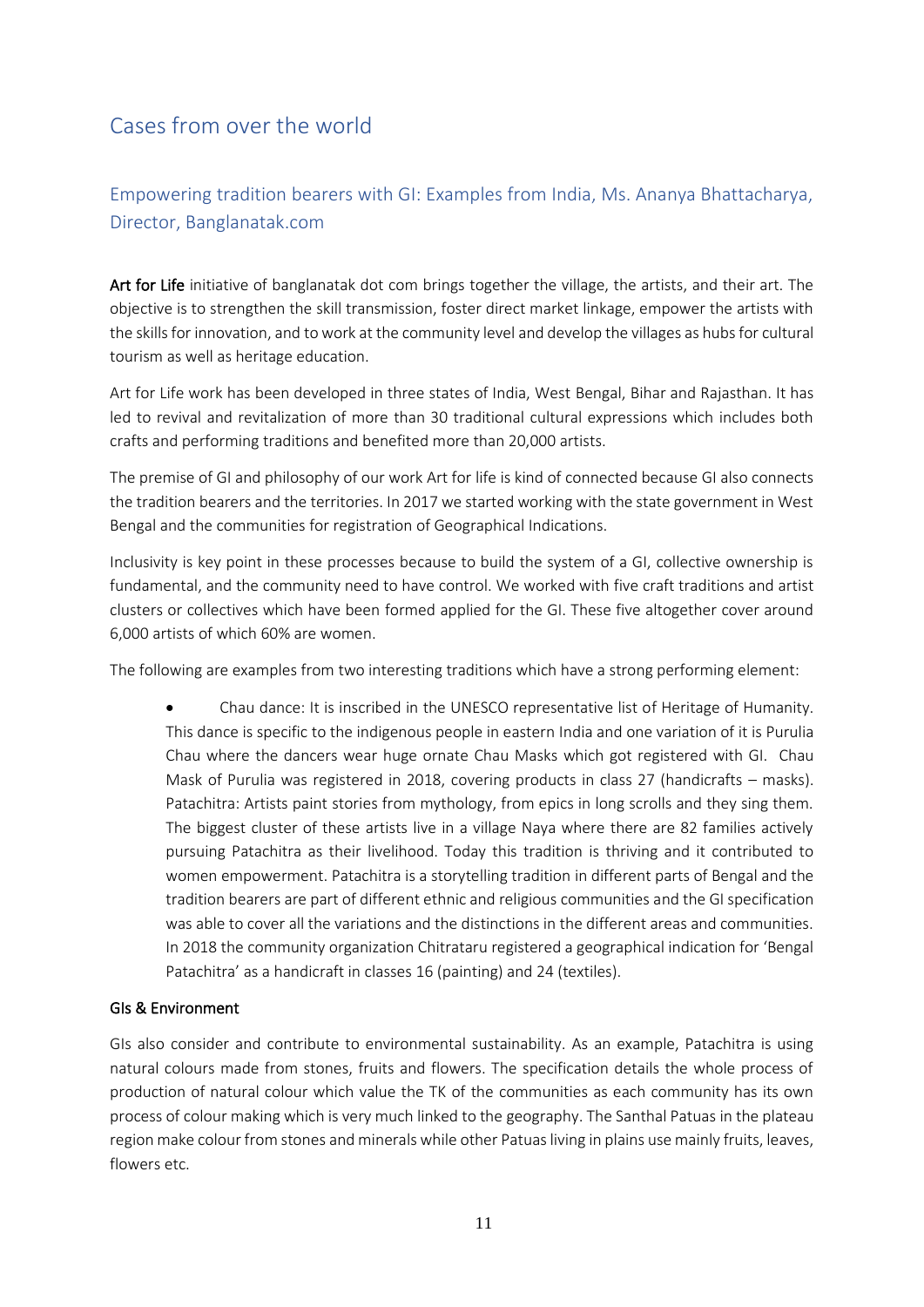Distinctions are made between the art from these areas in the GI specification. The specifications in this way recognizes community knowledge on natural colours.

#### Use of GI for Promotion and Branding

The British Academy supported HIPAMS (www.hipamsindia.org) project by banglanatak dot com and Coventry University co-created strategies for marketing and promotion of traditional products and explored used of GI. India has really been focused on GIs, especially because its craft sector faces very unfortunate competition from fake products from the inside and the outside the country. The other challenge which the tradition bearers face is that there are artists who might be using their motifs, their traditional styles and calling it by the same name and they might be having access to markets which are not accessible for rural indigenous artists. GIs play here a very important role for protection and promotion. Government of India logo for GIs, and clusters logos are used to highlight authenticity of origin. The logo of the GI for Patachitra depicts two fishes - a popular story sung by the Patuas is 'fish marriage' where big fish eats small fishes.

Today artists are using GIs logos to promote their art and to label the connection they have with the community and their locality. GI is being used for branding along with innovative approaches of packaging and using technology to share the associated performance. (e.g.. QR code on the label or packaging takes one to website sharing recorded video). It may be noted that while GI specifications state technical aspects materials and production process the associated performances as in case of Patachitra (songs telling the stories ) and Chau mask (the stories behind characterisations) are difficult to include.

GIs may also contribute to the development of tourism. Ecomuseums or folk-art centres built in the artist villages share information on GI registration. Campaigns promoting artist villages as destinations also highlight GI tags. Emphasis is placed on positive marketing of the products to develop a strong association between the GI, the local artist community and the heritage associated with it.

#### Challenges

The description of the goods focuses on the most traditional forms of the painted scrolls using natural paints with accompanying songs. The specification does not cover other products such as painted kettles, murals or T-shirts, which are mentioned elsewhere in the application.

Work of banglanatak dot com has also led to the organisation of village festival in around 20 villages in the last 10 years. But while the village festivals became popular, artists' works were not fairly recognised. When people share photos and videos, they hardly attribute it to the artists whose are seldom acknowledged. The use creative common licence (CC-BY-NC) was promoted to empower the artists' works.

Another challenge in protection of IP for traditional cultural expressions is the fact that copyright does not work here unless it is an exact replica and that the access to the legal system might be difficult. The approach that was chosen to address these challenges used a human rights-based approach highlighting the rights to inclusion and respect. We worked with the communities to define Art codes which are codes of ethics and also the rules or codes of conduct that could be applied. The objective was to raise awareness about the heritage and community artist rights.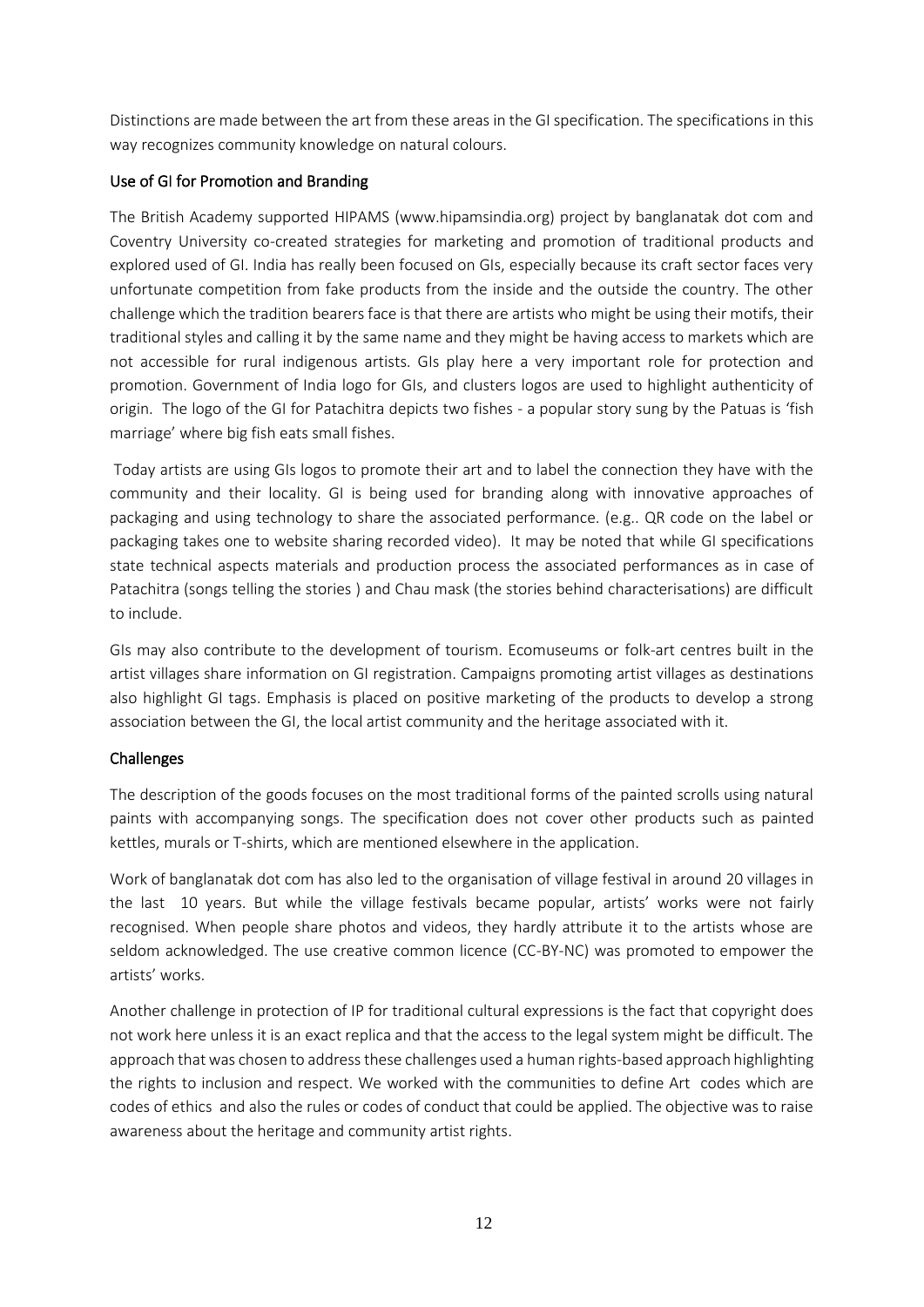One key point is the need to raise awareness in every event. In that way, in every festival there was concerted effort to create awareness among people so that they start giving recognition to artist, and this is slowly strengthening the process.

#### Conclusion

This is a very recent journey but still it is definitely creating an impact. The process for user registration at individual level is now underway. The use of interesting tools as storytelling through the packaging for example, the use of the GI logo helps to refer to communities traditional cultural expressions are very useful. As shared above, technology, logos, promotional strategies, Art Codes can be useful for developing brand for traditional crafts. To summarise the main tool is the community participation: involving the collectives, understanding their aspirations and perspectives, especially building consumer awareness contributes to the whole process success.

### <span id="page-12-0"></span>PGI Argane from Morocco, Ms. Fatima Amehri, President of the Argane Oil Association AMIGHA

The territory where argan trees grow is located in the South West of Morocco. Thanks to the recognition the PGI *Argane* for the oil of the fruits of argan trees, the oil went from a simple product to a valorised product which contributes to empower the women of the region, as they are the only people that have the know-how related to the production of the *Argane* oil.

#### *Why Argane PGI?*

The PGI *Argane*, fruit of ancestral knowledge, is one of the greatest richness of the territory "Souss Massa Draa". The argan tree, a very generous endemic tree is adapted to semi-arid climate (6mm rains/ year) of the region that regroups 800,000 ha of argan forests. Local communities get incomes from this activity which is vital for rural development. The production represents 30,000 tonnes per year and there has been a turnover in exports from 40 to 50 million. There is thus a strong political will to preserve, enhance and promote the sector and to protect this product.

The PGI *Argane* had integrated sustainable development from different perspective:

- Social dimension
	- o The GI preserves the cultural heritage and the transmission of TK through the different generations of women of the area. It participates to the emancipation of rural women through their role within the value-chain of Argane and strengthen their position within the community. Argane in Morocco is a symbol of rural women's emancipation. Before the GI there were no women cooperative in Morocco but Argane cooperatives have started with the GI and now more women cooperatives have been created.

#### - Environmental dimension

- o Respect of the biological cycle of the trees ;
- o Contribute to the fight against desertification ;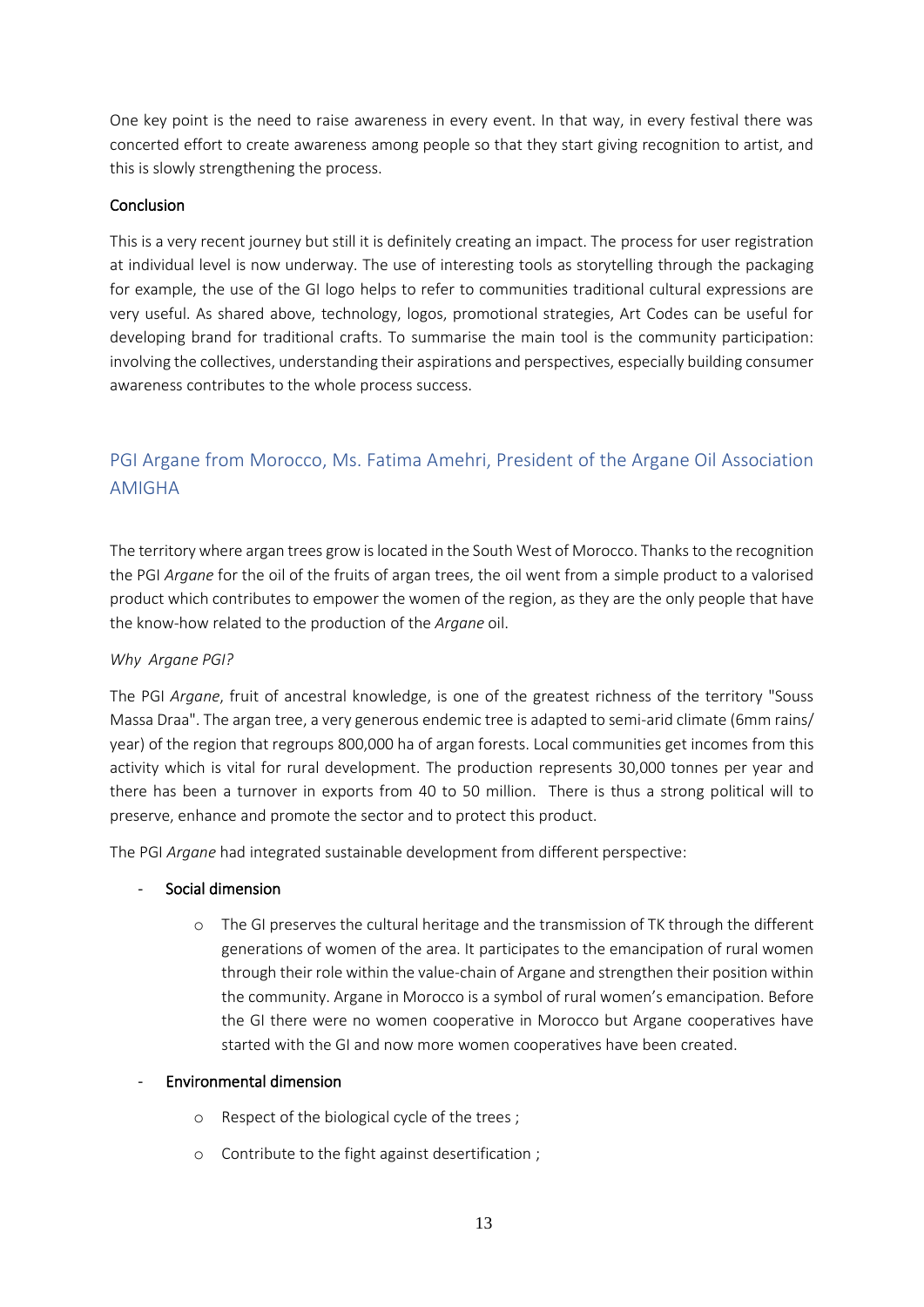- o Support the continuation of biodiversity in keeping with the objectives of the Arganeraie Biosphere Reserve (RBA) recognized in 1998 by UNESCO.
- Economic dimension
	- o The GI contributes to the organisation of sustainable companies and cooperatives that can provide a fair income to women and to fix the added value of the product in the country.

AMIGHA ensured the GI implementation and management according to the 26/06 law adopted by the Ministry of Agriculture in June 2008 on Distinguishing Signs of Origin and Standards.

#### **Objectives**

- Assigning the name *ARGANE* only to products derived from the geographical area and respecting the specification of the PGI *Argane* ;
- Protect the name reputation and safeguard it; fight against any usurpation of the name ;
- Strengthen the position of *Argane* oil into global markets ;
- Provide essential social guarantee of quality, origin, traceability, and fairness.

It has been a success in Morocco and now no one can use this name if it is not complying with the GI specification (i.e. know-how).

#### Main activities

- Provide educational materials for the benefit of women's cooperatives (90% of women illiterate)  $\rightarrow$  Update of the quality standards, with more focus on pictures to show women how respect the standards (instead of reading it) ;
- Literacy program by ANCA (member of AMIGHA), to teach women how to run their businesses;
- Environmental initiative: 500 hundred trees for each cooperative to be planted in the surrounding area;
- Social initiative: from 2010 until now: ANCA's support to the supply chain (raw material) as credits without interests for women cooperatives;
- Medical insurance: signature of the Convention with the General mutual for the benefit of women cooperatives in Rabat with ANCA. Succeed to have a very interesting contribution for women to benefit from this insurance.
- Promotion of GI *Argane* through participation in national and international exhibitions: SIAM, SIFEL, Bordeaux, Berlin, Paris, Switzerland ;
- Editing of collective promotional material of PGI *Argane* ;
- Participation in international events (i.e.7th General Assembly of oriGIn, INTA Conference on Geographic Name in 2015, conference of the revision of the WIPO Lisbon Agreement on the Protection of Appellations of Origin in Geneva, seminar on GIs in Laos in November 2017…)

#### **Conclusion**

- The PGI is the result of a participatory and collective process and especially women cooperatives in which women are mainly involved ;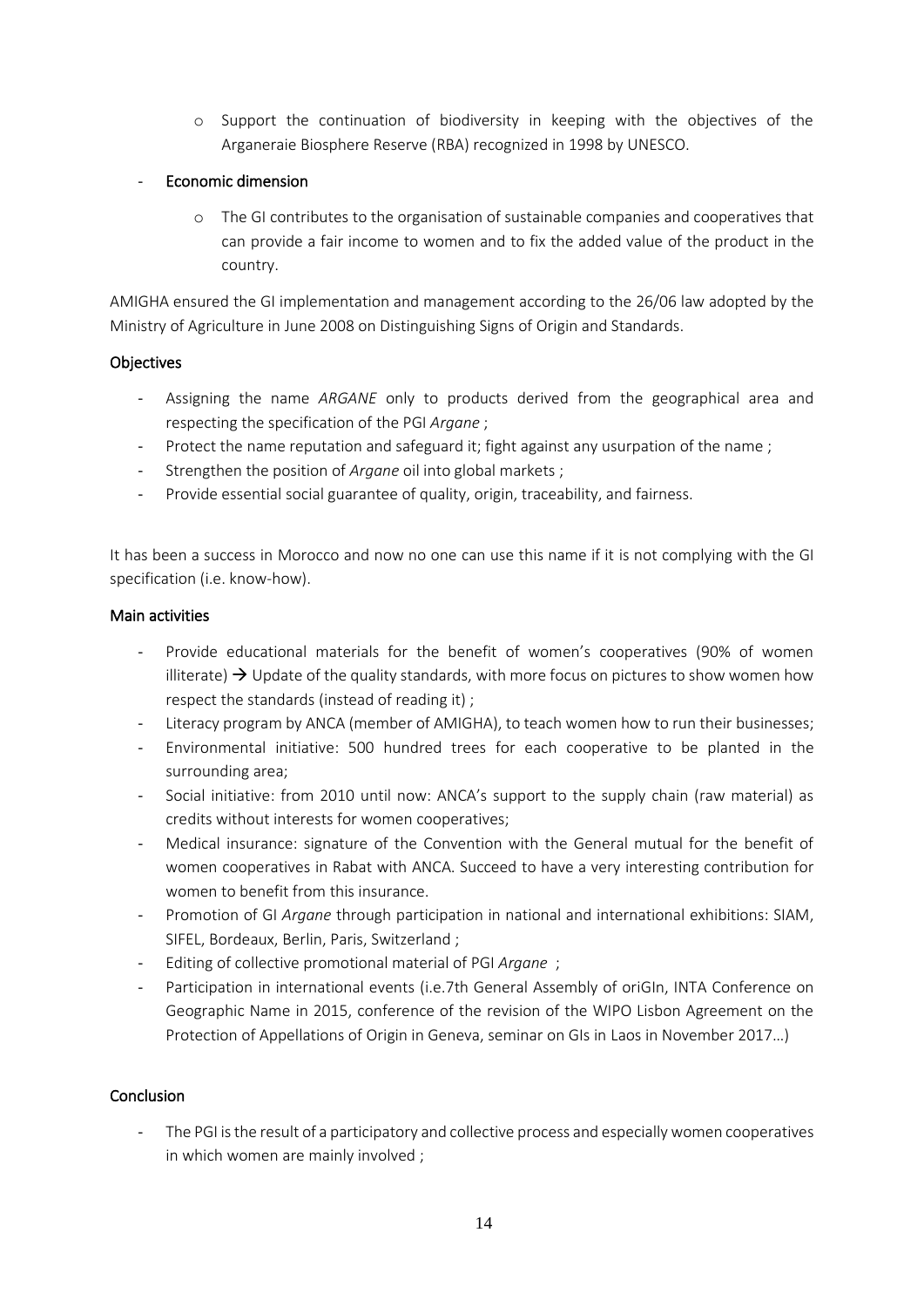- PGI contributes to sustainable development of the region ;
- PGI *Argane* is an inspiration to other GIs even in Morocco.

[Click here for the full presentation.](https://www.origin-gi.com/images/stories/PDFs/English/PPT/oriGIn-FAO_Series_of_webinars_2020-PPT/Pr%C3%A9sentation_AMIGHA_NOVEMBER__24th_2020_1.pdf)

### <span id="page-14-0"></span>Handicrafts in Colombia, Mr. Alexander Parra Peña, Artesanías de Colombia, Subgerencia Desarrollo y Fortalecimiento del Sector Artesanal

Artesanías de Colombia was created by the Government in 1964 and it belongs to the Trade, Industry and Tourism Ministry. Its main objective is to promote productive, innovative, and sustainable development programs at local, regional and national levels, while preserving and rescuing their cultural heritage.

Artesanías de Colombia do not only work with indigenous communities but also includes representatives of Afro-descendants, Gypsies and Raizales (Caribbean islands) and gives special attention to vulnerable and victim population (IPV) (i.e. National Jewels and fashion programme). Some work is also done together with the Ministry of Culture in order to safeguard the intangible cultural heritage (currently list of 21 manifestations).

The Intellectual Property programme's principal objective is to provide technical assistance to Colombia artisan sector to protect handicrafts through the implementation of the use of collective marks, certification marks, appellations of origin. At the same time, Artesanías de Colombia aims, through marketing strategies, to position the country emblematic handicrafts in the domestic and international markets. It also allowed artisans to acquire knowledge about intellectual property rights and the potential applied to their handicraft. The programme has supported the registration of 62 collective trademarks and more than 2500 trademarks with a special preferential rate applied through an agreement passed with the Colombian IP office. Colombia has currently 12 appellations of origin recognized for handicrafts(i.e. Zenú´s weaving, Sandoná´s Hat, Suaza´s hat, Mopa Mopa Barniz de Pasto, Wayuú´s weaving…)

#### IP programme adaptation to Covid 19

Due to the Covid-19 pandemic situation, it has been decided to adapt the programme services for virtual care, to give virtual individual cell phone accompaniment to artisans interested in the IP procedures, to include special training sessions on consumer protection with emphasis in virtual events for handicrafts the regional and national level and to support the payment of TM registration fees through the territorial entities.

The IP system and legal tools helped artisans to be protected against counterfeiting, unauthorized use of their protected motives or designs… (I.e. Nina Sol Copyright legal case, Vueltiao Hat'case, Fenarwayuu, Mochilas Arhuacas" - collective brand (nominative) registration procedure of 90 designs as Figurative Trademarks).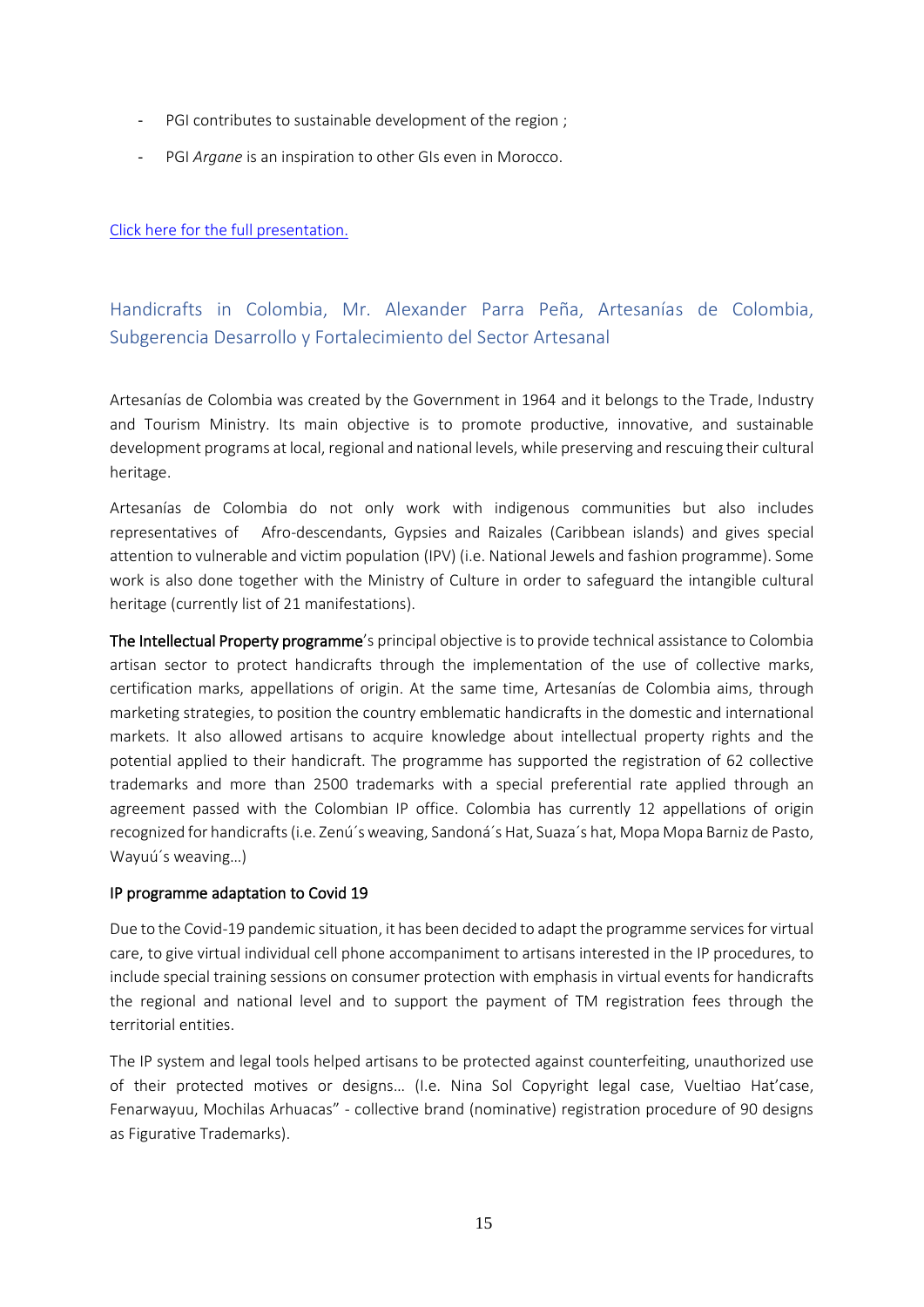#### Progress, challenges, and opportunities

The programme helped artisans' communities in the Use, Promotion and Law protection. The work to strengthen associativity continues as the work with international cooperation to take care and calibrate want is important for artisans. Artisans continue to use the "DO-Seal" and collective marks in academic and commercial events. The programme also provides for handicraft traders in negotiations with Indigenous artisan communities to avoid unauthorized uses and cultural appropriations of TK. One of the current projects in the development of tourism through the Tourist map "Colombia artesanal" app.

At the same time work continues to be done regarding the use of watermarks in the photo of the artisans in social network, the recommendation: offer of new artisan products with copyright clause, the use of internet domains, the economic impact study of Colombia artisans DO and marks and the branding, marketing territorial and promotion development.

[Click here for the full presentation.](https://www.origin-gi.com/images/stories/PDFs/English/PPT/oriGIn-FAO_Series_of_webinars_2020-PPT/Alexander_Parra_PI-_AdC_Origin20.pdf)

### <span id="page-15-0"></span>Discussions - Two cases

#### Fanta Sow APPIGMAC – *Madd de Casamance*

The producer association for the future GI *Madd de Casamance* was established in November 2019 with the aim of better protecting and promoting the product and the people involved in the value-chain (from the people who harvest the wild fruit in the forest until the people who transform it in juice or preserve). Progress have been made in that respect, and continue to be made step by step, in particular to develop the knowledge of this product in the region, how to preserve the resources and how to valorize it thanks to GI protection.

- The objective is to be better organize the value-chain through the GI to have better quality products that will be more valued on the market;
- Advantages of the GI protection:
	- o protects the name of the product ;
	- o provide recognition of the product in the country ;
	- o valorize the product; high appreciated by the local and international people (diaspora);
	- o made it possible to ensure an increase of the income (especially women) ;
	- o preserve the resource of the product because of the virtuous cycle it has generated.
- Advantages of the chosen organizational process: today only the processors are well organized, while collectors and the workers who pick the product mostly work on their own. The idea with the GI association is to organize those people in little groups, similarly to what the processors have done, and raise awareness about the GI quality scheme and its benefits in the Casamance region.
- Today the GI-association is suffering from funding problems (FAO and WIPO are assisting the association to obtain the protection of the GI and to organize its members), however investment in some basic infrastructures are needed to secure the sustainability of the association and the value-chain. To be able to establish some packaging center could be a way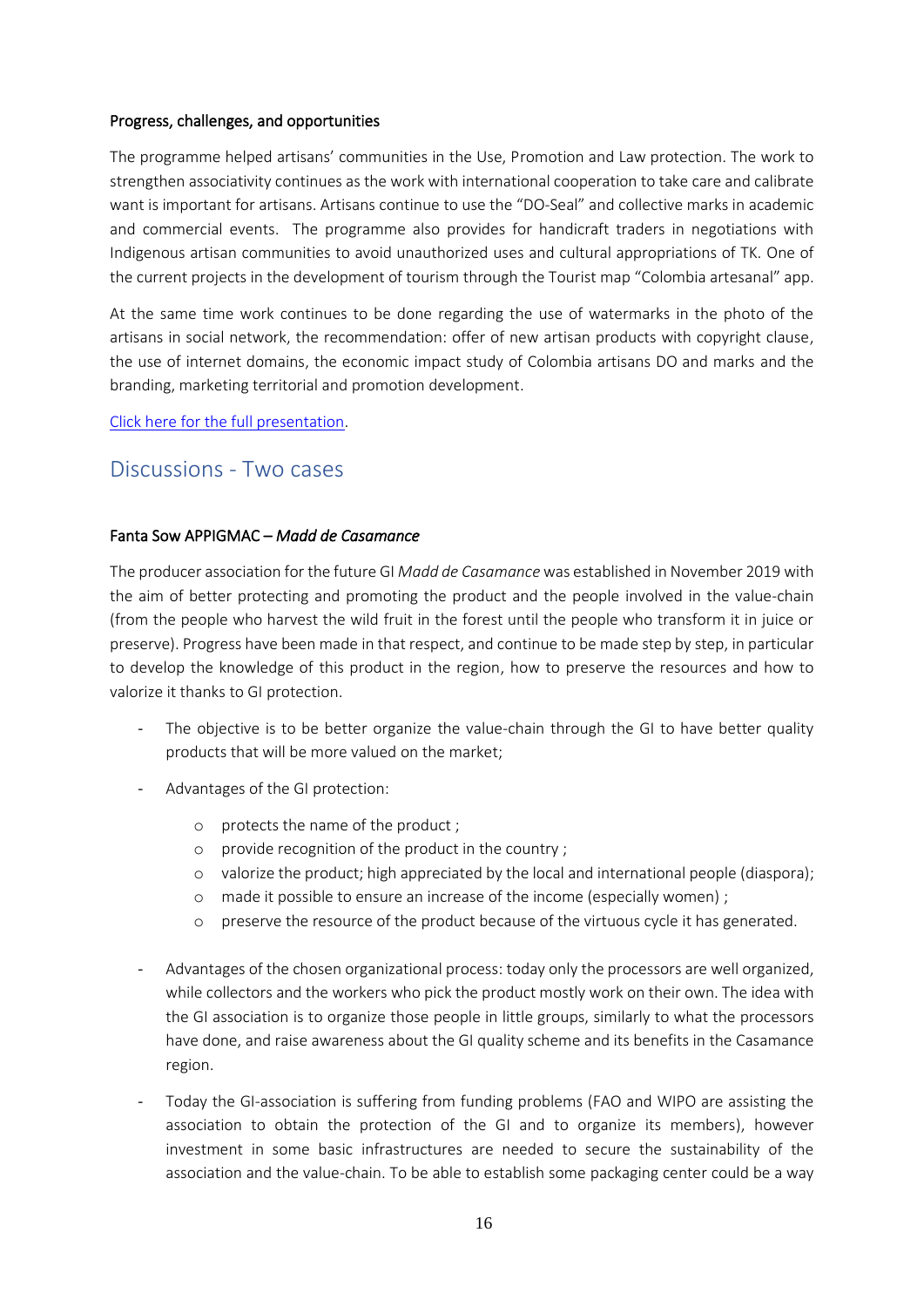to address these challenges by offering certified quality, improve marketing strategies, highlight the product quality by unique packaging and increase jobs opportunities.

#### Eudoxio Antonio Batista Junior (Brazil)

October 2020, the denomination of origin was recognized for two indigenous products: Warana seeds and warana bread and it was a big step in the maintaining of the cultural tradition and the traditional knowledge of the indigenous communities. Warana is cultivated in many places in Brazil and the GI recognitions for indigenous products are promoting traditional knowledge of these people, their region and their culture.

## <span id="page-16-0"></span>Wrap up and conclusion

#### Concluding remarks from the moderator Ms. **Latha Nair, K&S and partners**

GIs have come really far, and their power is getting unleashed like it never been before. Today's panels were extremely engaging, while GIs can no doubt maximise sustainability by acting as a tool for protection of traditional knowledge and traditional cultural expressions. The groundwork towards protection of these names and the postproduction steps are very important, we saw this from the global examples. We also understand the importance of inclusive, participatory and collaborative approach for GIs protection. It is also important to understand the need to be respectful to such communities and indigenous peoples rather than patronising them while engaging in the protection of these names with them.

There is finally a need to globally popularise and exemplify instances of successful implementation if GIs so that these serve as role models for similarly placed communities and indigenous peoples around the world.

#### Emilie Vandecandelaere, FAO

The FAO and WIPO were delighted to propose this topic for this series of webinars organized in collaboration with oriGIn because as it was mentioned indigenous peoples represent a true richness because of their values and their connection to the planet and to the health. Thanks to their link to their territory, they are also important guardians for natural, cultural and even spiritual resources and they can contribute strongly to sustainable development goals.

It was also an important opportunity for us to explore a bit more the topic of GI for handicrafts and it is interesting to see how the GI concept can also be very valuable for traditional knowledge applied to handicrafts and traditional cultural expressions.

The concepts of indigeneity and the importance of inclusiveness and of the role of local community were discussed today. These are really two important aspects on which FAO is really putting lots of emphasis in there and knowledge product or technical assistance because we do think this are key elements for sustainability.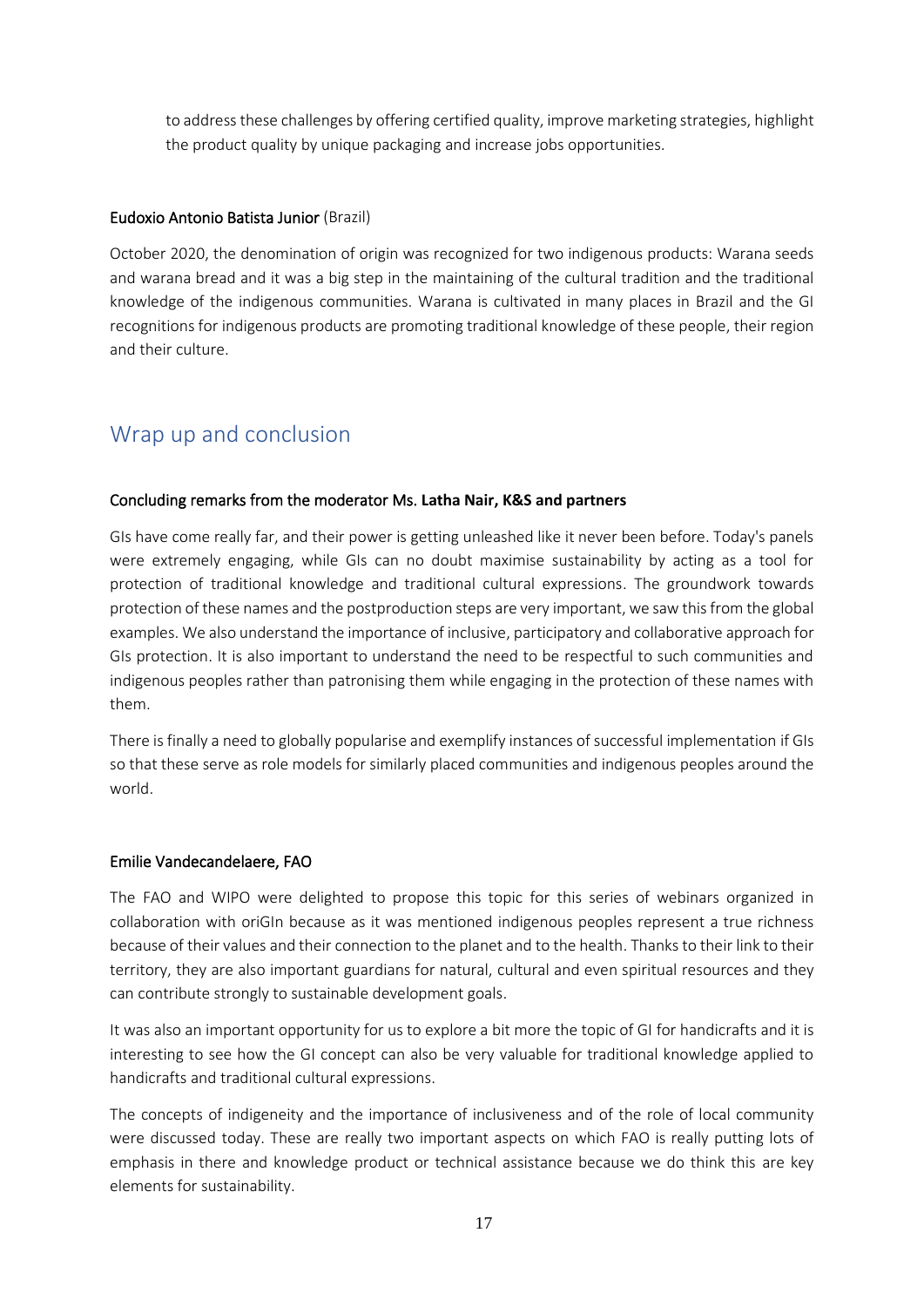In fact, indigeneity is at the heart of the creation of the code of practice: working locally within the community, and helping them to define on their own the specifications (about the value, the specificity, the uniqueness and therefore the indigeneity of the product) and agreeing about it among the community is really a way for indigenous communities to protect their resources, to differentiate their products based on their additional value on markets and to improve their recognition on national and international levels.

Inclusiveness is also very important especially regarding the challenges faced today in many rural communities in terms of resources and lack of capacity or information about the GIs as a tool to promote their product. Finally, the importance to have experts but also grassroots organisations was also underlined in many cases, as that can really make the link to help the local community to develop their strategy.

#### Massimo Vittori, Managing Director of oriGIn

Today is being the 6th webinar of the series on GIs and sustainability. We have tackled a very important topic on indigenous communities and traditional knowledge of indigenous peoples. For several years, we have touched, upon other issues, sustainable development for developing countries and conservation of resources. The interest generated around GIs is constantly increasing and partnerships are flourishing around this very important theme. Back when oriGIn was created, GI was considered a niche topic, very limited to a few European countries and oriGIn was created to demonstrate that on the contrary GIs are truly international, as it was demonstrated by today's webinar.

We all know sustainability is the topic of the future, so we really are happy to continue the partnership with the FAO or with WIPO and all the other partners that have joined our series of webinars.

#### Mr. Yon Fernández-de-Larrinoa, Chief of the FAO Indigenous peoples Unit

This webinar was very important for different reasons regarding the issue of GIs and indigenous communities.

The first reason can be, at the international level, the upcoming Human Food System Summit, considering that the last summit of these characteristics took place in Rome in 1996. There is an overall understanding that we need to incorporate sustainability in the food chain and the only way to do that is by adding and aggregating value and by ensuring a closer connexion chain between rural areas, indigenous peoples, local communities, and urban demand.

Many things have changed over the years for denominations of origin and geographical indications. Internet has changed up greatly and a lot of the quality control, the feedback, the monitoring and evaluation is done in a participatory way through a large community of consumers, for instance against imitation, fraud.

There is a tremendous opportunity for indigenous peoples to add value to their knowledge in different sectors(handicrafts and edibles) that are based in the TK, the cosmogony and spirituality and the culture and territorial management of indigenous peoples. Many years ago, the costs of engaging in the adding value to a product whether through a denomination of origin or geographical indication or labelling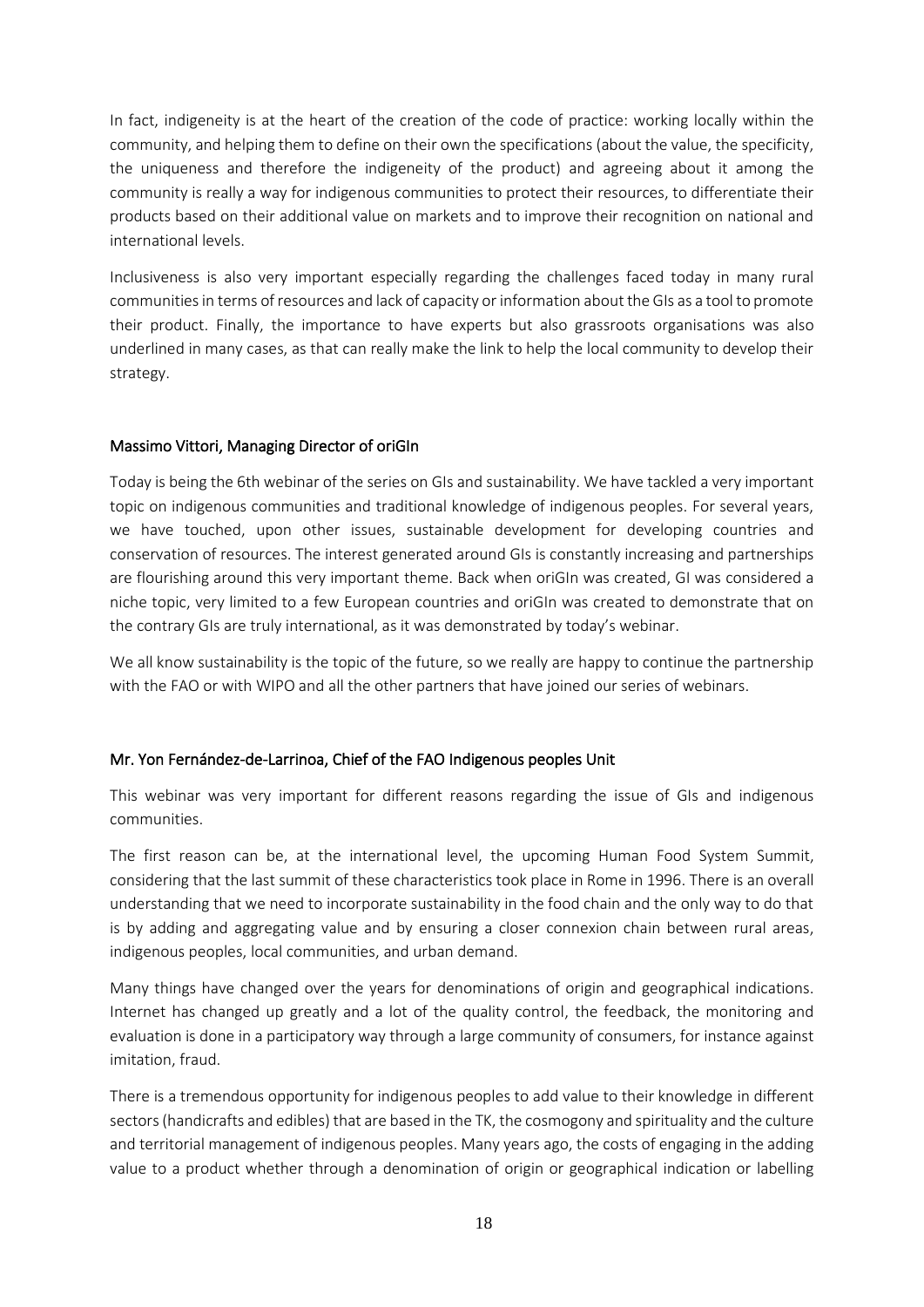were staggering, and most organisations could not afford it. Today, the challenges linked to organising, harvesting, producing, and commercialising these products are still there but are easier to address in many ways, (i.e. technology).

Indigenous populations represent a tremendous wealth of cultural knowledge, traditions, spirituality that today is not accessing the market and unless we find ways to add value for indigenous peoples to sell their products it is going to be very difficult to match that equation of adding sustainability to the food systems. There are different possibilities to help them to access the markets and one of them could be some of the participatory arrangement. The potential of indigenous foods is huge (i.e. "super foods" are mostly indigenous foods or neglected crops).

Today one way to expand and make sustainable food systems is to increase the number of indigenous products commercialized in a way that the rights and the knowledge of indigenous peoples is respected. Multinationals are more and more being interested in indigenous peoples' products and to incorporate them into mainstream products. However, putting indigenous peoples in the driving seat of the future that they want is fundamental, as the importance of always respecting their free consent but allowing them of course to participate in the market if they wished to do so.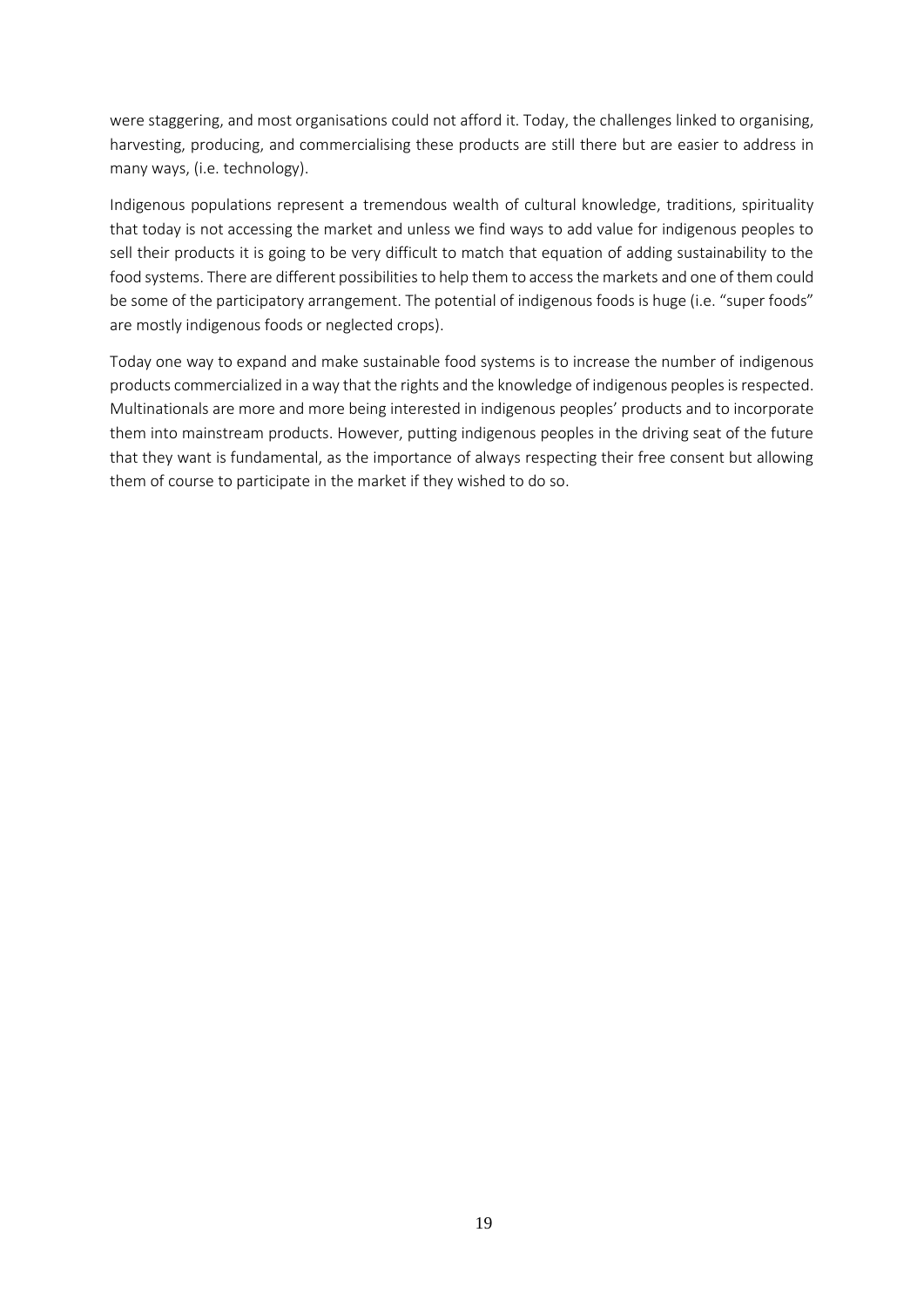## <span id="page-19-0"></span>List of registered participants

| Country                        | Name                                | Family name                    | Organization                                                                           |
|--------------------------------|-------------------------------------|--------------------------------|----------------------------------------------------------------------------------------|
| Belgium                        | Nathalie                            | Nathon                         | <b>EU Commission</b>                                                                   |
| Algeria                        | Belmehdi                            | Abdelhafid                     | Ministry of Agriculture                                                                |
| Australia                      | Marilyn                             | Truscott                       | ICOMOS International Committee on Intangible<br>Cultural Heritage                      |
| Australia                      | Louise                              | Buckingham                     | Lawyer                                                                                 |
| <b>Barbados</b>                | Anne                                | Desrochers                     | FAO-Sub-Regional Office for the Caribbean - SLC                                        |
| <b>Barbados</b>                | Wendy                               | Hollingsworth                  | Policy Networks International                                                          |
| <b>Barbados</b>                | Julie                               | Mapp                           | Consultant (Services and Intellectual Property)                                        |
| Belgium                        | Amine                               | Khaldoun                       | Représentation régionale des Pays de la Loire                                          |
| Belgium                        | Milena                              | Fontana                        | <b>Beacom Communication</b>                                                            |
| Belgium                        | Alexandra                           | Mayr                           | European Union Intellectual Property Office                                            |
| <b>Belize</b>                  | Nigel                               | Encalada                       | National Institute of Culture and History                                              |
| Botswana                       | Precious                            | Nonofo<br>Kgosimore            | Nkrumah University of Science<br>Kwame<br>and<br>Technology                            |
| <b>Brasil</b>                  | Marcello                            | <b>Broggio</b>                 | <b>FAO</b>                                                                             |
| <b>Brasil</b>                  | Débora<br>Gomide                    | Santiago                       | Ministério<br>Agricultura,<br>Pecuária<br>da<br>e<br>Abastecimento                     |
| <b>Brazil</b>                  | <b>THOMAZ</b>                       | FRONZAGLIA                     | <b>Brazilian</b><br>Agricultural<br>Research<br>Corporation (Embrapa)                  |
| <b>Brazil</b>                  | Antonio<br><b>Batista</b><br>Junior | Eudoxio                        | Ministry of Agriculture                                                                |
| Cameroon                       | Gustave<br>Théodore                 | <b>NKOO</b><br><b>MONEFONG</b> | Judiciary Expert on Intellectual Property at Appeal<br>Court of Yaoundé central région |
| Cameroun                       | Esther                              | Ngah                           | Ngaoundéré<br>Université<br>Ngaoundéré,<br>de<br>Cameroun                              |
| Cameroun                       | Monique                             | Bagal                          | GI Consultant                                                                          |
| Cameroun                       | Josiane                             | <b>LELEE TAGNE</b>             | <b>OAPI</b>                                                                            |
| Canada                         | Jaime                               | Morse                          | National Gallery of Canada (Museums)                                                   |
| Canada                         | Katarina                            | Savic                          | Canadian council for aboriginal business                                               |
| Canada                         | Sonia                               | Boscov                         | Canadian council for aboriginal business                                               |
| Canada                         | Kaira                               | Jakobsh                        | Canadian council for aboriginal business                                               |
| Canada                         | Chantel                             | LaRiviere                      | Indigenous<br>Affairs<br>Cultural<br>and<br>Heritage<br>Directorate                    |
| Canada                         | Suzanne Cazelais                    |                                |                                                                                        |
| Canada                         | Ann                                 | Grant                          | Company, Zen Creatif                                                                   |
| Central<br>African<br>Republic | Alfred                              | Bangue                         | Projet TRI/RFP FAO Centrafrique                                                        |
| Colombia                       | Luis<br>Fernando                    | Samper                         | 4.0 Brands                                                                             |
| Colombia                       | Daniela                             | Serra                          | Master Food Identity                                                                   |

241 participants registered for the online event.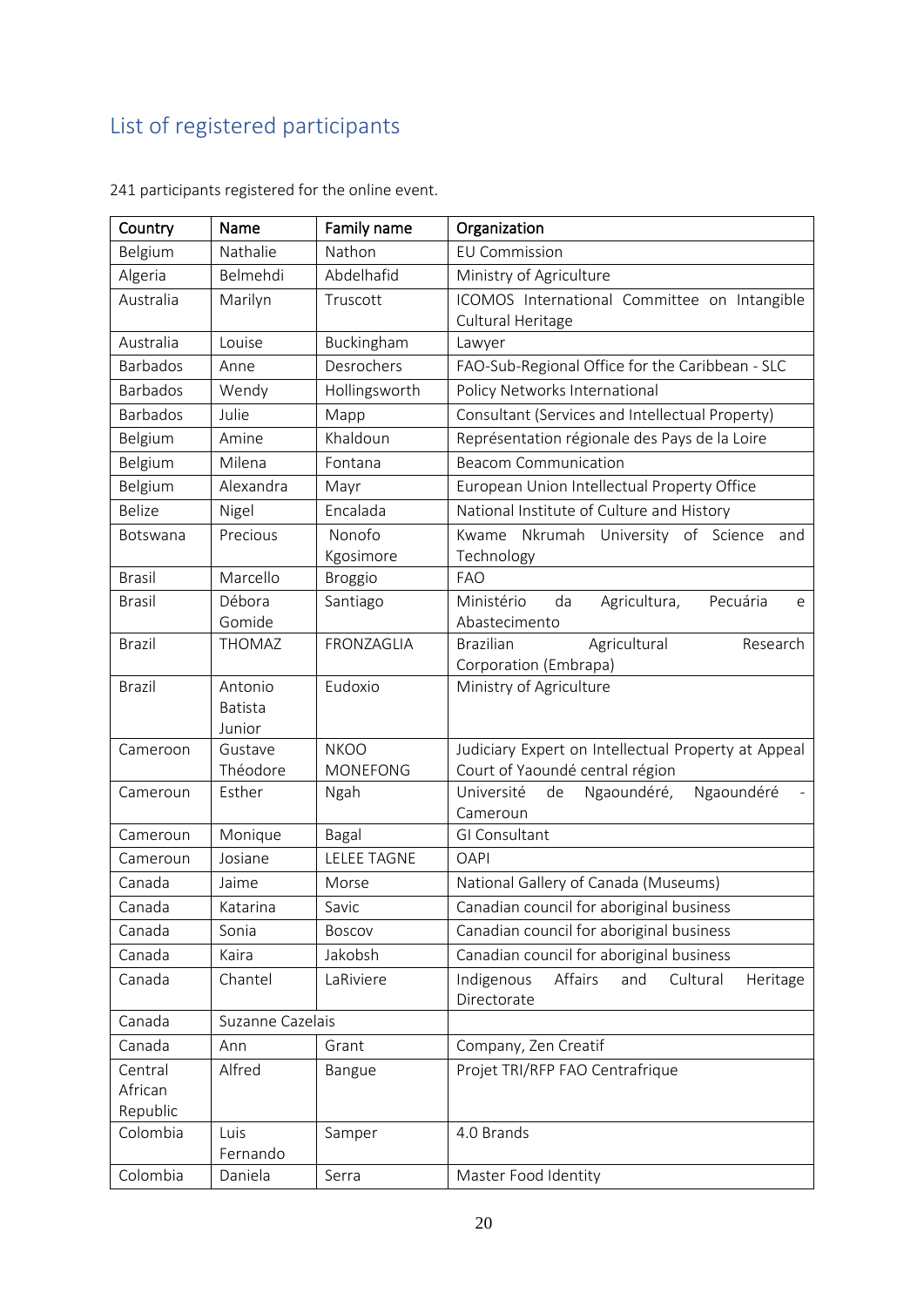| Colombia   | Alexander       | Parra                        | Artesanias de Colombia                                                                     |
|------------|-----------------|------------------------------|--------------------------------------------------------------------------------------------|
| Costa Rica | María           | Sánchez Trejos               | CeNAT/CONARE. Área de Gestión Ambiental                                                    |
|            | Patricia        |                              |                                                                                            |
| Côte       | Moussa          | <b>DJAGOUDI</b>              | <b>FAO</b>                                                                                 |
| d'Ivoire   |                 |                              |                                                                                            |
| Dominica   | Ryan            | Anselm                       | FAO National Correspondent                                                                 |
| Egypt      | Noha            | Naguib                       | egyptian patent office                                                                     |
| Finland    | Hannu           | Halmetoja                    | <b>BERGGREN</b> legal                                                                      |
| France     | Maite           | Puig de Morales              | <b>IAMM</b>                                                                                |
| France     | <b>Brigitte</b> | Bonet                        | Qualité et Territoires - AANA                                                              |
| France     | Diana           | Ugalde                       | Research Unit GRAPPE ESA INRA                                                              |
|            |                 | Jalenques                    |                                                                                            |
| France     | Sonia           | <b>DARRACQ</b>               | Embassy of France - Nigeria                                                                |
| France     | Dorothée        | <b>BOYER-</b>                | Lawyer - Experte auprès<br>l'Organisation<br>de                                            |
| France     | Delphine        | PAILLARD<br>Marie-Vivien     | Internationale de la Vigne et du Vin<br><b>CIRAD</b>                                       |
|            | Fleur           |                              |                                                                                            |
| France     |                 | Leparquier<br><b>HAYASHI</b> | Consultant                                                                                 |
| France     | Nao             |                              | <b>UNESCO</b>                                                                              |
| France     | Charles         | Perraud                      | Sel de Guerande                                                                            |
| France     | Catherine       | Teyssier                     | Consultant FAO                                                                             |
| France     | Sibylle         | Slattery                     | <b>FAO</b>                                                                                 |
| France     | Selena          | Travaglio                    | Community Plant Variety Office                                                             |
| France     | Meenakshi       | Prasad                       | Community Plant Variety Office                                                             |
| France     | Laurence        | Boutinot                     | <b>CIRAD</b>                                                                               |
| France     | Laurent         | <b>ROY</b>                   | Consultant                                                                                 |
| France     | Solène          | Blanc                        | oriGIn                                                                                     |
| France     | Claude          | Vermot-                      | oriGIn-oriGIn France                                                                       |
|            |                 | Desroches                    |                                                                                            |
| France     | Philippe        | Mongondry                    | MSc Food Identity - ESA                                                                    |
| France     | Akane           | Nakamura                     | UNESCO - Asia and Pacific Unit                                                             |
| France     | ORHANT          | Léna                         | Student MSc Food Identity and ingénieure<br>agronome Ecole Supérieure d'Agricultures (ESA) |
| France     | Meenakshi       | Piplani                      | Erasmus Mundus Sustainable Tropical Forestry                                               |
|            |                 |                              | (SuTroFor) masters at AgroParisTech                                                        |
| France     | Simoun          | Bayudan                      | Master Food Identity                                                                       |
| France     | Léna            | Orhant                       | <b>ESA Master Food Identity</b>                                                            |
| France     | Yazú            | Romero                       | Master food identity                                                                       |
| France     | Chinaza         | Arinzechukwu                 | Master food identity                                                                       |
| France     | Justine         | GIROUD-                      | Syndicat de la fourme de Montbrison AOP                                                    |
|            |                 | ARGOUD                       |                                                                                            |
| France     | Thais           | Goes                         | Master food identity                                                                       |
| France     | Diego           | Rinallo                      | Kedge Business School                                                                      |
| France     | Sylvaine        | LEMEILLEUR                   | <b>CIRAD</b>                                                                               |
| France     | Cyril           | Costes                       | Lawyer                                                                                     |
| France     | Leandro         | Varison                      | Quei Branly                                                                                |
| France     | Lea             | PITZINI                      | Slow Food                                                                                  |
| France     | Benedicte       | ALSAC                        | AGENCE FRANÇAISE DE DÉVELOPPEMENT                                                          |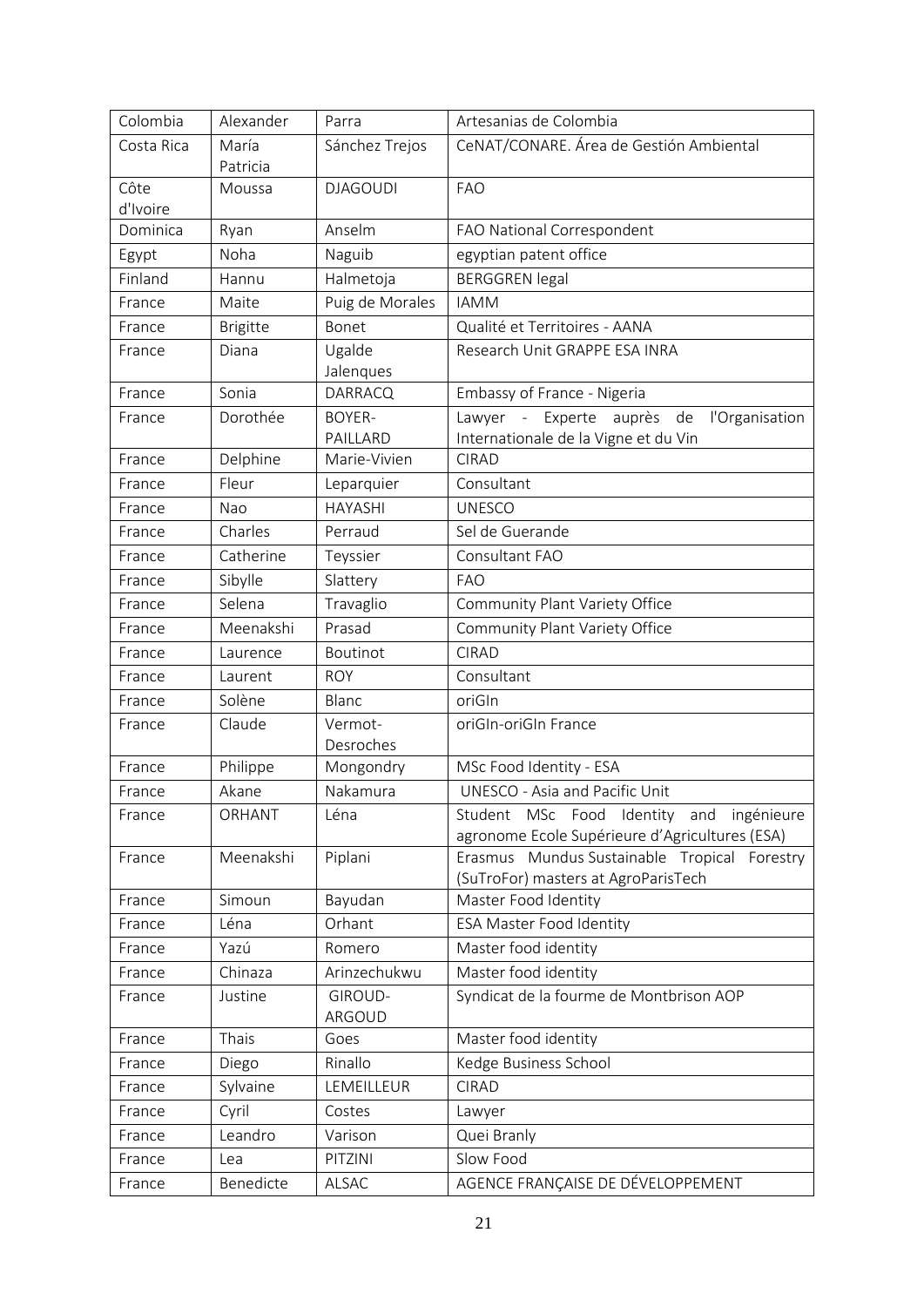| France    | Clarisse         | FRISSARD               | AGENCE FRANÇAISE DE DÉVELOPPEMENT                                                       |
|-----------|------------------|------------------------|-----------------------------------------------------------------------------------------|
| France    | Alice            | Manero                 | <b>BNIC</b>                                                                             |
| Georgia   | la               | Ebralidze              | Elkana                                                                                  |
| Georgia   | Mariam           | Jorjadze               | <b>ELKANA</b>                                                                           |
| Germany   | Karola           | Schober                | Bayerisches Staatsministerium<br>für<br>Ernährung,<br>Landwirtschaft und Forsten        |
| Germany   | Hannah           | Lindermayer            | Bayerisches Staatsministerium<br>für<br>Ernährung,<br>Landwirtschaft und Forsten        |
| Germany   | Maryam           | Saeedi                 | Eurofins Global Control                                                                 |
| Greece    | Dimitra          | Gaki                   | Université de Thessalie                                                                 |
| Greece    | Theodosia        | Anthopoulou            | Panteion University of Social and Political Sciences                                    |
| Greece    | Hristos          | Vakoufaris             | Ministry of Rural Development and Food                                                  |
| Greece    | Lamprini         | Diamanti               | Region of Thessaly                                                                      |
| Greece    | Ρήγας            | Τσιακίρης              | Forester, PhD, MSc Ecology                                                              |
| Grenada   | Trishia          | Marrast                | Ministry of Agriculture                                                                 |
| Grenada   | Rena             | Noel                   | Ministry of Agriculture                                                                 |
| Guinea    | Cécé             | Kpohmou                | BSD/MIPME                                                                               |
| Hungary   | Peter            | Munkacsi               | Intellectual Property Office                                                            |
| India     | Anson            | Jose                   | Inter University Centre for IPR Studies, Cochin<br>University of Science and Technology |
| India     | Sandeep          | Kumar Patel            | Ministry of textile                                                                     |
| India     | Mrinalini        | Atrey                  | Consultant                                                                              |
| India     | Priyanka         | Singh                  | <b>Conservation Architect</b>                                                           |
| India     | Latha            | Nair                   | <b>K&amp;S Partners</b>                                                                 |
| India     | Ananya           | Bhattacharya           | Banglanatak dot com                                                                     |
| India     | Pankaj           | Barman                 | MIET, Meerut, UP                                                                        |
| India     | Niloy            | Basu                   | banglanatak dot com                                                                     |
| India     | Aman             | Sagar                  | RSR Legal, Advocates                                                                    |
| India     | Anita            | Sabat                  | Odita Trust                                                                             |
| Indonesia | <b>MIRANDA</b>   | RISANG<br>AYU<br>PALAR | Universitas Padjadjaran                                                                 |
| Indonesia | Bigi             | Ramadha                | IP expert                                                                               |
| Indonesia | Rasdi            | Wangsa                 | <b>Traditional Wisdom Network</b>                                                       |
| Iran      | Mona             | Kanan                  | Consultant IPI Project Iran                                                             |
| Iran      | Tahereh          | Rezaei                 | Cultural<br>Handicrafts<br>Heritage,<br>Tourism<br>and<br>Organization                  |
| Iran      | Saeed            | Eshraghi               | Iranian Research organization for Science &<br>Technology                               |
| Iraq      | Adham            | Maitham                | Ministry of Industry and Mineral                                                        |
| Iraq      | Sana             | Jawad                  | Ministry of Industry and Mineral                                                        |
| Iraq      | Mohammed         | Al-Maghazzachi         | ministry of industry and minerals (MIM)                                                 |
| Israel    | Shelley-<br>Anne | Peleg                  | ICOMOS - Israel Intangible Heritage Committee                                           |
| Israel    | Tamara           | Sznaidleder            | Israeli Mission to the UN                                                               |
| Italy     | Andrea           | Marescotti             | University of Florence                                                                  |
| Italy     | Annamaria        | Fumarola               | External consultant ISMEA                                                               |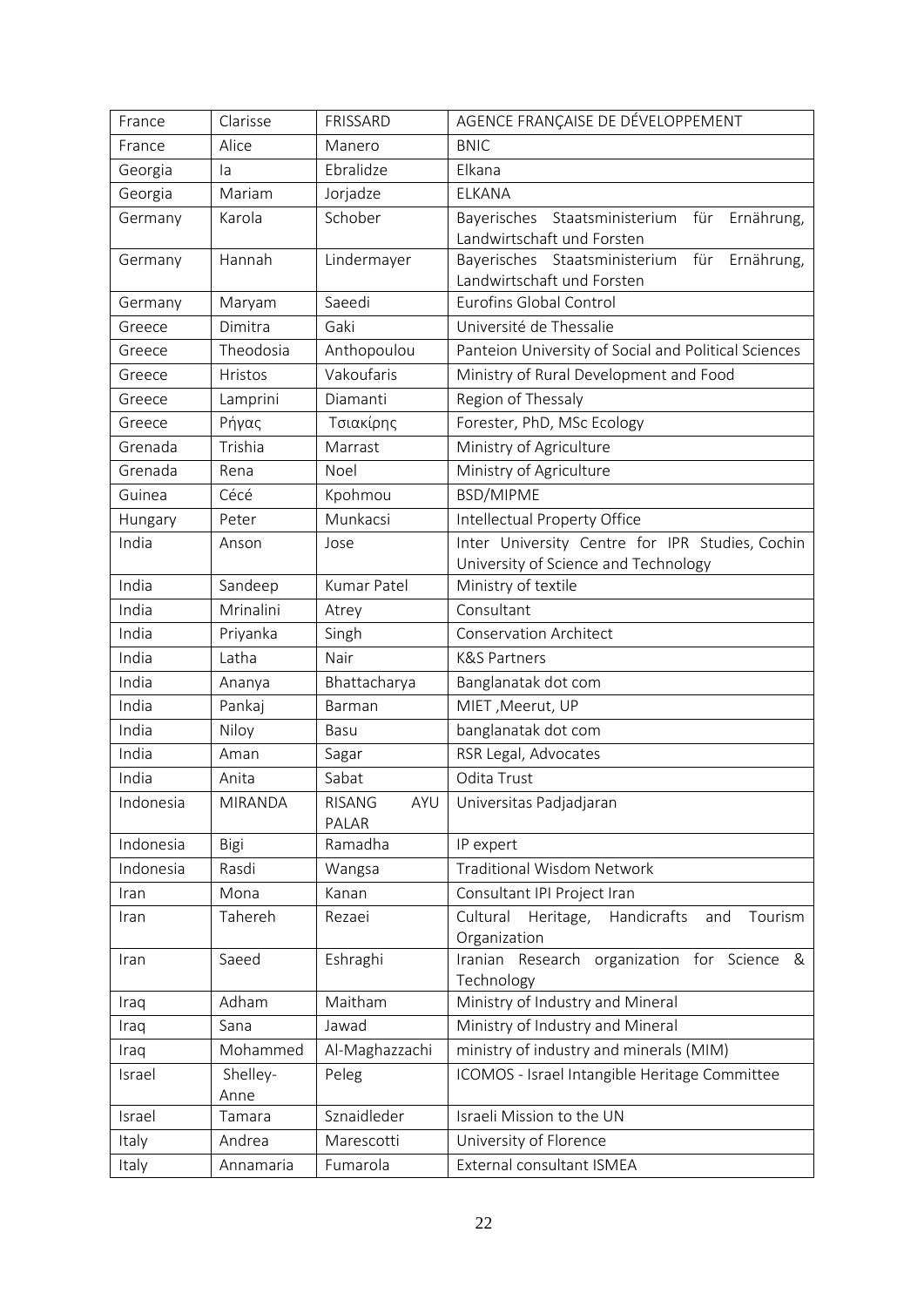| Italy   | Maria Giulia      | Mariani               | Consultant                                                        |
|---------|-------------------|-----------------------|-------------------------------------------------------------------|
| Italy   | Gennaro           | Giliberti             | Regione Toscana- Direzione Agricoltura e sviluppo                 |
|         |                   |                       | rurale                                                            |
| Italy   | Giovanni          | <b>Belletti</b>       | University of Florence                                            |
| Italy   | Stefania          | Pinton                | CSQA                                                              |
| Italy   | Angela            | Crescenzi             | Regione Toscana- Direzione Agricoltura e sviluppo                 |
|         |                   |                       | rurale                                                            |
| Italy   | Francesca         | Ponti                 | Regione Emilia Romagna                                            |
| Italy   | Emilie            | Vandecandelaer<br>e   | <b>FAO</b>                                                        |
| Italy   | Arianna           | Carita                | <b>FAO</b>                                                        |
| Italy   | Achille           | Bianchi               | BRE ARCHIMEDE SALERNO                                             |
| Italy   | Nina              | Coates                | <b>FAO</b>                                                        |
| Italy   | Mohammed          | Ahdi                  | <b>FAOLOW</b>                                                     |
| Italy   | Sharon            | Mendonce              | Nutrition Mainstreaming Intern in ESN                             |
| Italy   | Florence          | Tartanac              | <b>FAO</b>                                                        |
| Italy   | Valeria           | Bianchesi             | Mountain Partnership Secretariat/FAO                              |
| Italy   | Elijah            | Mboko                 | <b>FAO</b>                                                        |
| Italy   | Valentina         | Pizzamiglio           | Consorzio Parmigiano Reggiano                                     |
| Italy   | Marta             | Gruca                 | <b>FAO</b>                                                        |
| Italy   | Benedetta         | Ubertazzi             | Studio Ubertazzi                                                  |
| Italy   | Endo              | Yoshihide             | FAO (OCB)                                                         |
| Italy   | Andrea            | PoloGalante           | <b>FAO</b>                                                        |
| Italy   | Florian           | Doerr                 | <b>FAO</b>                                                        |
| Italy   | Elisabetta        | Bianchi               | Master Food Identity                                              |
| Italy   | Endo              | Yoshihide             | <b>GIAHS Coordinator FAO</b>                                      |
| Italy   | Clelia Maria      | Puzzo                 | <b>FAO</b>                                                        |
| Italy   | Aurelie           | Fernandez             | <b>FAO</b>                                                        |
| Italy   | Giulia            | Sirna                 | Qualivita                                                         |
| Italy   | Luis<br>Francisco | Prieto                | Slow Food                                                         |
| Italy   | Michele           | Maccari               | University of Parma                                               |
| Italy   | Yon               | Fernandez<br>Larrinoa | <b>FAO</b>                                                        |
| Italy   | Paolo             | Motta                 | ICOMOS International Committee on Intangible<br>Cultural Heritage |
| Italy   | Pietro            | Pouchè                | Herbert Smith Freehills                                           |
| Italy   | Giulia            | Maienza               | Herbert Smith Freehills                                           |
| Italy   | De Vitis          | Annalisa              | <b>FAO</b>                                                        |
| Italy   | Simona-Inés       | Nițescu               | <b>FAO</b>                                                        |
| Italy   | Gennifer          | Meldrum               | Bioversity/FAO                                                    |
| Italy   | Anne              | <b>Brunel</b>         | Bioversity/FAO                                                    |
| Jamaica | Sara-Ruth         | Allen                 | Consultant SMEs                                                   |
| Jamaica | Anthea            | Octave                | Edna Manley College                                               |
| Japan   | Junko             | Kimura                | Hosei University                                                  |
| Japan   | Mitsue            | DAIRAKU               | university professor                                              |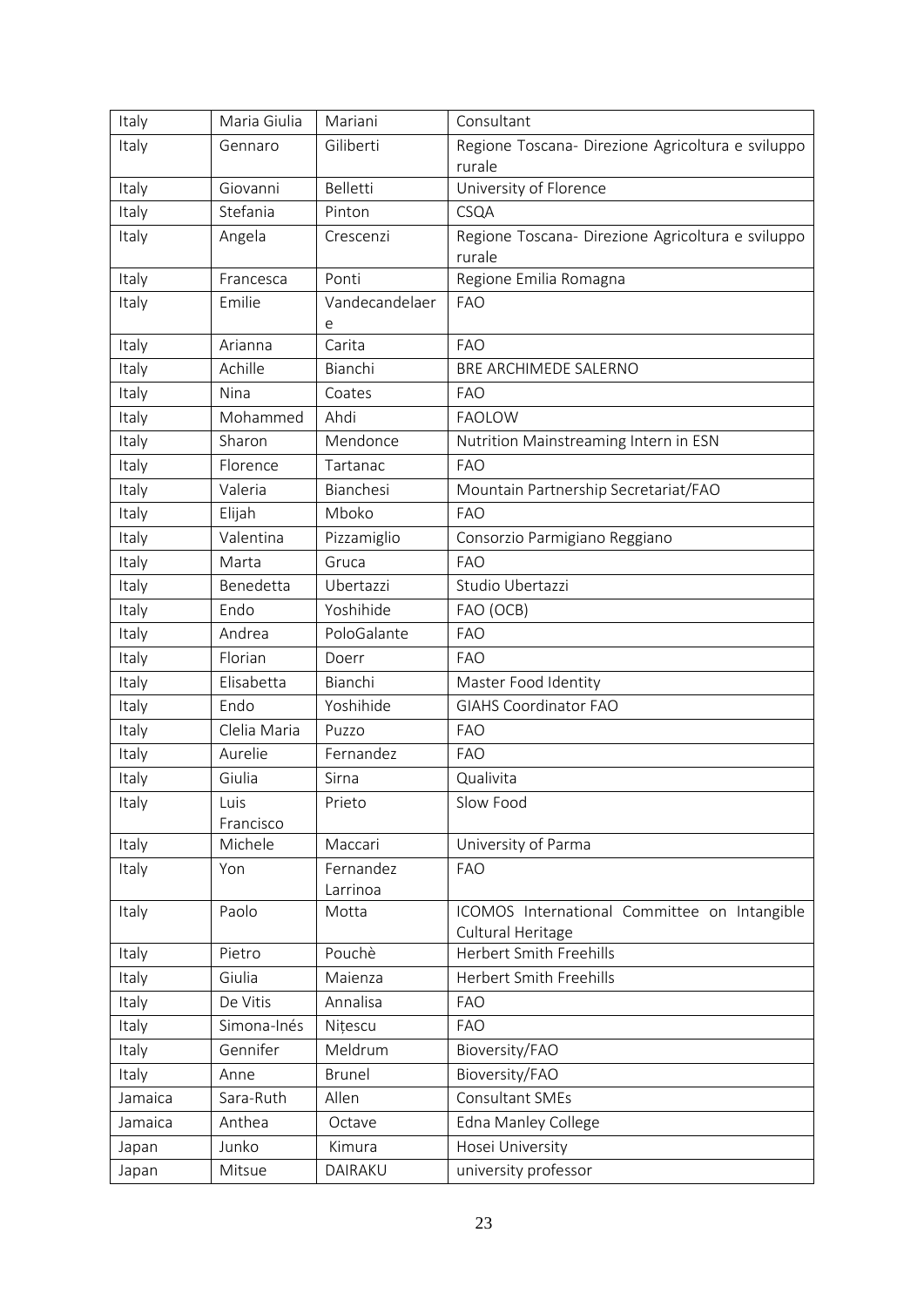| Japan                 | Reiko                   | Toyosaki                 | Patent attorney                                                   |
|-----------------------|-------------------------|--------------------------|-------------------------------------------------------------------|
| Kenya                 | Shem                    | Wambugu<br>Maingi        | ICOMOS International Cultural Tourism Committee<br>(ICTC)         |
| Kenya                 | <b>Brown</b>            | Murungi<br>Kairaria      | Industrial Property Tribunal                                      |
| Kyrgyzstan            | Rakhat                  | Ulanbek                  | <b>ESA Master Food Identity</b>                                   |
| Lebannon              | Romane                  | Herqué                   | <b>Bayreuth University</b>                                        |
| Lesotho               | Itumeleng               | Mabusane                 | Lesotho IP Office                                                 |
| Macedonia             | Theodore G.             | Siogkas                  | Managing Authority of Western Macedonia O.P.                      |
| Maroc                 | Younes                  | <b>HMIMSA</b>            | Abdelmalek Essaadi University                                     |
| Mexico                | Alberto                 | Martinez                 | University of Sorbonne                                            |
| Mexico                | Dafne                   | Méndez Pérez             | <b>AROCHI &amp; LINDNER MÉXICO</b>                                |
| Mexico                | Selene                  | Miranda                  | Translator                                                        |
| Mexico                | Sonia                   | Ortega                   | A/L                                                               |
| Mexico                | Karla                   | Juarez                   | <b>IMPI</b>                                                       |
| Mexico                | Diana Laura             | Monterrubio              | Kalpa Proteccion Digital a legal firm                             |
| Mexico                | Fernando                | Cano Trevino             | Consejo regulador del Tequila                                     |
| Morocco               | Fatima                  | Amheri                   | <b>AMIGHA</b>                                                     |
| Myanmar               | Khine                   | Khine                    | Intellectual<br>Myanmar<br>Property<br>Proprotors'<br>Association |
| Nepal                 | Kamal<br>Samagungm<br>a | Chituwa                  | indigenous biodiversity professional                              |
| <b>New</b><br>Zealand | Tonja                   | Flath                    | Intellectual Property Office of New Zealand                       |
| <b>New</b><br>Zealand | Lynell                  | Tuffery Huria            | <b>AJPARK</b>                                                     |
| <b>New</b><br>Zealand | Jahnavi                 | Manubolu                 | Ministry of Business, Innovation & Employment                     |
| Niger                 | <b>JAFAROU</b>          | <b>MALAM KOSSAO</b>      | ONG BAL'LAME                                                      |
| Nigeria               | onyekachi               | Eriobu-Aniede            | IP expert                                                         |
| Norway                | Alessia                 | Marzano                  | MA student                                                        |
| Peru                  | Alejandra               | Arce Indacoche           | International Potato Center                                       |
| Peru                  | Karla                   | Quevedo                  | INDECOPI-oriGIn Peru                                              |
| Peru                  | Ashyadee                | Vasquez                  | <b>INDECOPI</b>                                                   |
| Peru                  | Ray                     | Meloni                   | <b>INDECOPI</b>                                                   |
| Peru                  | Carmen                  | Paz                      | Pablo de Olavide University                                       |
| Philippines           | Ivan<br>Anthony         | Henares                  | University of the Philippines                                     |
| Portugal              | Tiago                   | Pontinha                 | Utad-<br>Agronegócios<br>Doutoramento<br>e<br>sustentabilidade    |
| Portugal              | Monalisa                | Maharjan                 | Universidade de Évora                                             |
| Qatar                 | Maryam                  | Rashid Y B Al-<br>Kuwari | Ministry of commerce and Industry                                 |
| Qatar                 | Hessa<br>Mohammed       | K A Alshahwani           | Ministry of commerce and Industry                                 |
| Qatar                 | Huda                    | Abdulrahem Y A<br>Janahi | Ministry of commerce and Industry                                 |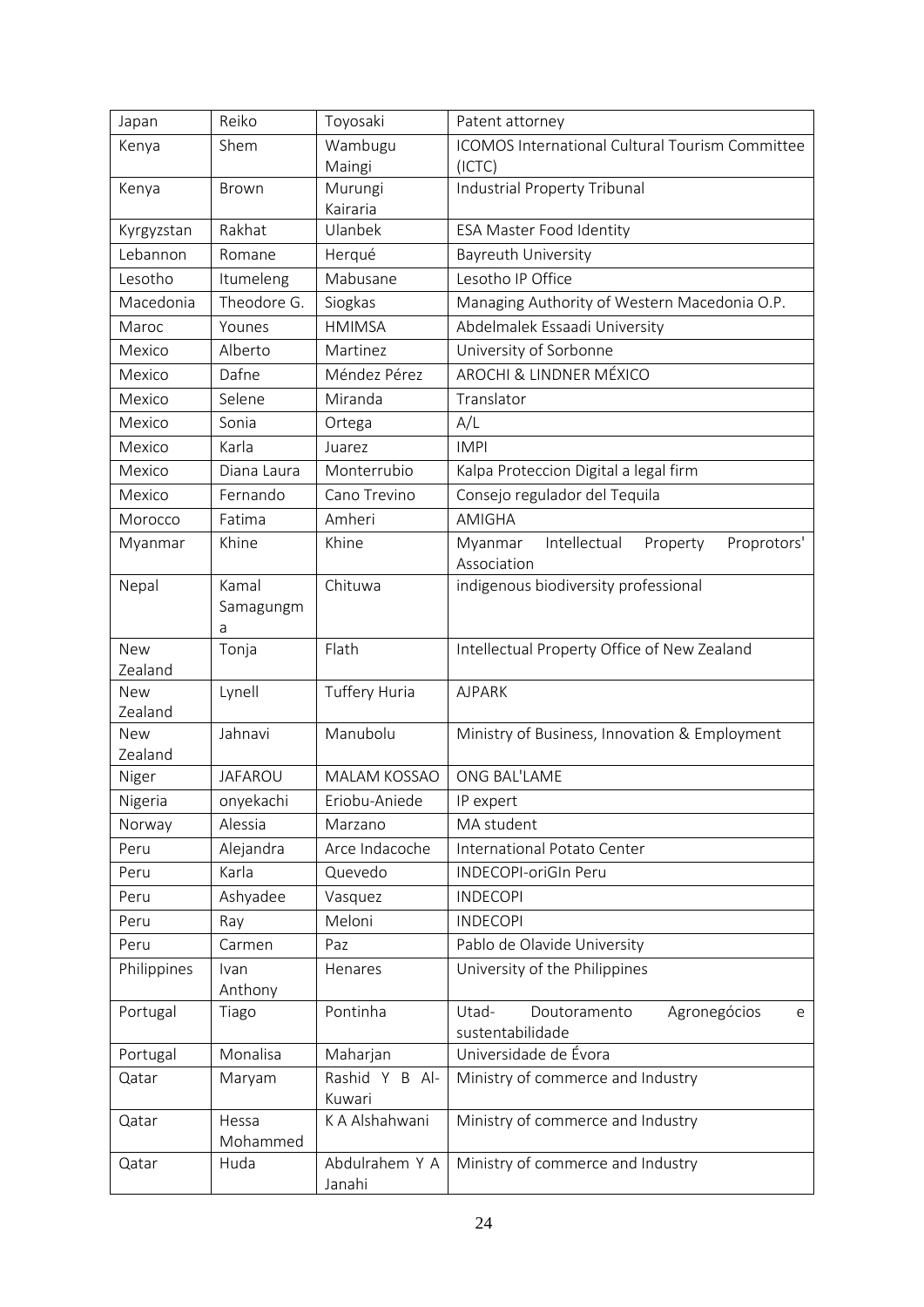| Romania      | Monica           | Moisin               | Cultural IP Rights Initiative                                     |
|--------------|------------------|----------------------|-------------------------------------------------------------------|
| Rwanda       | Hanika           | Hanika               | Rwanda Bar Association                                            |
| Sao<br>Tome  | Kiakisiki        | Nascimento           | Programme<br>des<br>Nations<br>Unies<br>pour<br>le                |
| Principe     |                  |                      | développement                                                     |
| Senegal      | Pape-<br>Tahirou | KANOUTE              | <b>ETDS</b>                                                       |
| South Africa | Ezekiel          | Makhene              | <b>Configuration Technologies</b>                                 |
| Spain        | Fleur            | Leparquier           | Consultant                                                        |
| Spain        | Veronica         | García Chiquero      | Region de Castilla-La Mancha                                      |
| Spain        | Tomeu            | Deya                 | ICOMOS International Committee on Intangible<br>Cultural Heritage |
| Spain        | Sofia            | Fonseca              | ICOMOS International Committee on Intangible<br>Cultural Heritage |
| Spain        | Kenzi            | Riboulet-<br>Zemouli | Independent researcher                                            |
| Spain        | María            | López-Carceller      | European Union Intellectual Property Office                       |
| Sri Lanka    | Christopher      | Fernando             | Malwatte Valley Plantations Plc (Ceylon tea)                      |
| Sri Lanka    | Sarada           | De Silva             | Ceylon Cinnamon GI Association Sri Lanka                          |
| Switzerland  | Tobias           | Eisenring            | <b>FIBL</b>                                                       |
| Switzerland  | Nathalie         | Hirsig               | IPI Switzerland                                                   |
| Switzerland  | Claire           | Philippoteaux        | Swiss Contact - COLIPRI                                           |
| Switzerland  | Vladimir         | Yossifov             | Consultant IP Services and Management                             |
| Switzerland  | Elise            | Tancoigne            | University of Geneva                                              |
| Switzerland  | Theresa          | Tribaldos            | University of Berne                                               |
| Switzerland  | Massimo          | Vittori              | oriGIn                                                            |
| Switzerland  | Erik             | Thevenod-<br>Mottet  | IPI Switzerland                                                   |
| Switzerland  | Ida              | Puzone               | oriGIn                                                            |
| Switzerland  | Florence         | <b>ROJAL</b>         | <b>WIPO</b>                                                       |
| Switzerland  | Marco            | D'Alessandro         | IPI Switzerland                                                   |
| Switzerland  | Zeinab           | Ghafouri             | IPI Switzerland                                                   |
| Switzerland  | Wend             | Wendland             | <b>WIPO</b>                                                       |
| Switzerland  | Alexandra        | Grazioli             | <b>WIPO</b>                                                       |
| Switzerland  | Daphné           | Zografos<br>Johnsson | <b>WIPO</b>                                                       |
| Switzerland  | Anna             | Sinkevich            | <b>WIPO</b>                                                       |
| Switzerland  | Tzen             | Wong                 | Researcher - consultant with UNDP                                 |
| Switzerland  | Florencia        | Lorca                | <b>WIPO</b>                                                       |
| Switzerland  | Michele          | Evangelista          | <b>WIPO</b>                                                       |
| Trinidad     | Reuben           | Robertson            | FAO Representative                                                |
| Tobago       |                  |                      |                                                                   |
| Turkey       | Pelin            | Keske                | Agriculture and Forestry Ministry                                 |
| Turkey       | Aysun            | <b>METE</b>          | Ministry of Agriculture and Forestry                              |
| Uganda       | Tony             | Kakooza              | Sipi Law Associates                                               |
| Uganda       | Hanna            | Longole              | Ateker Cultural Center                                            |
| UK           | Barbara          | Pick                 | Consultant (CIRAD, FAO, UN)                                       |
| UK           | Patricia         | Covarrubia           | University of Buckingham                                          |